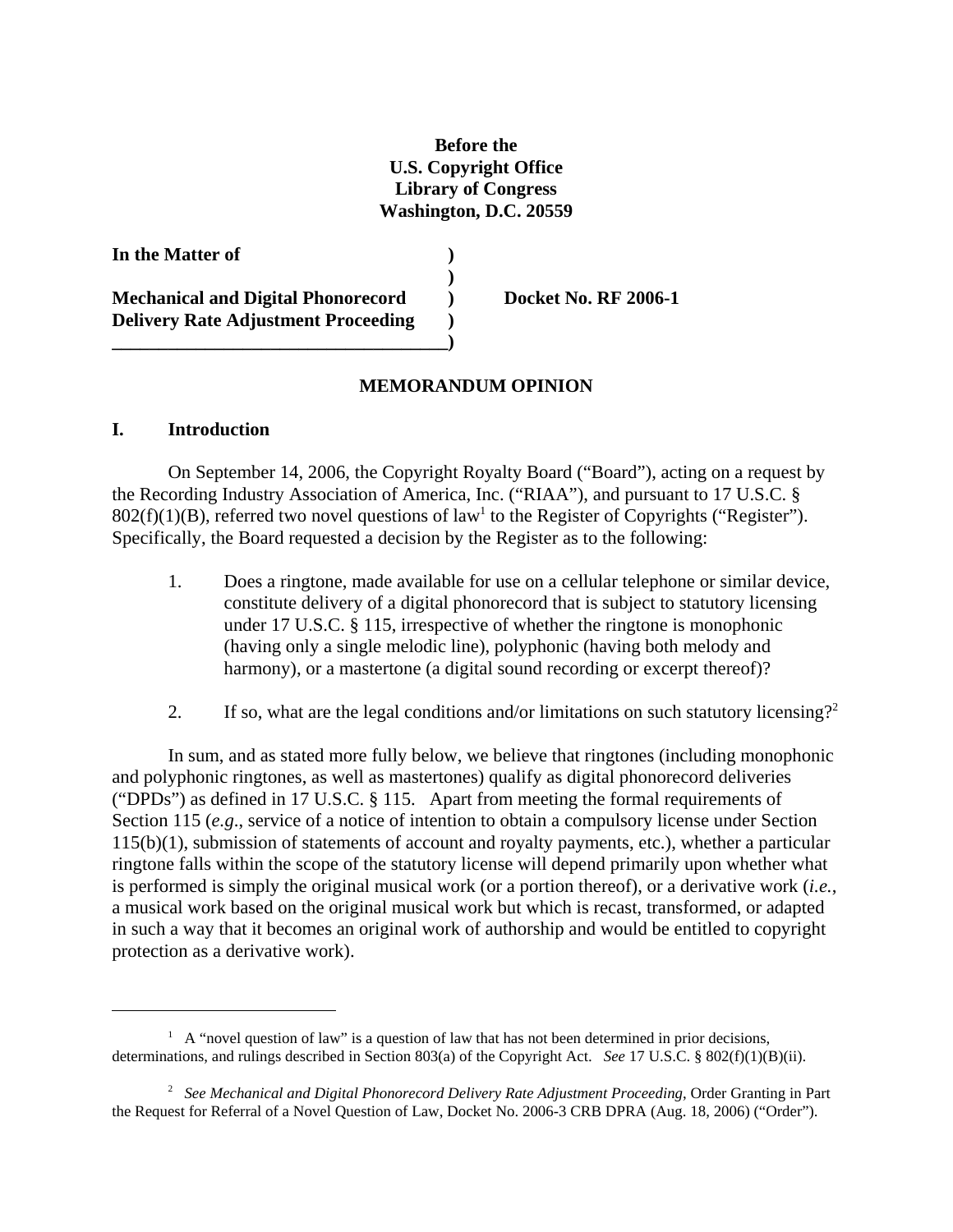*Procedural Background*. On August 1, 2006, the RIAA requested that the Copyright Royalty Board refer a question to the Register of Copyrights regarding the eligibility of a mastertone, a short digital sound recording file distributed for use in a cellular telephone or similar device, for statutory licensing under 17 U.S.C.  $\S 115$ .<sup>3</sup> An opposition to the RIAA's referral motion was submitted, collectively, by the National Music Publishers Association, Inc., the Songwriters Guild of America, and the Nashville Songwriters Association International ("Copyright Owners"). After considering the arguments of the parties, the Board agreed that the matters raised by the RIAA motion did present novel questions of law and agreed to submit the questions to the Register.

Accordingly, on September 14, 2006, the Board transmitted to the Register of Copyrights the following: (1) the Order, dated August 18, 2006, referring two novel questions of law; and (2) the Initial and Reply Briefs filed with the Board by RIAA and the Copyright Owners. The Board's transmittal triggered the 30-day decision period prescribed in Section 802(f)(1)(B) of the Copyright Act. This statutory provision states that the Register of Copyrights "shall transmit his or her decision to the Copyright Royalty Judges within 30 days after the Register of Copyrights receives all of the briefs or comments of the participants."4

In addition to reviewing the Initial Briefs and Reply Briefs filed in this proceeding, the Office concluded that it would be helpful to conduct oral argument relating to the novel questions of law.<sup>5</sup> On October 4, 2006, the Copyright Office convened a hearing and questioned counsel on matters raised in the briefs filed by RIAA and Copyright Owners.<sup>6</sup>

*Summary of Arguments.* RIAA argues that ringtones are digital phonorecord deliveries as that term is defined in the Copyright Act and are subject to statutory licensing under the plain language of Section 115, without limitation. It argues that ringtones in general and mastertones,<sup>7</sup> in particular, contain no new original material, are not protectable as derivative works, and therefore cannot infringe on the derivative work rights of the Copyright Owners. Moreover,

 $4$  17 U.S.C. § 802(f)(1)(B).

5 *See In the Matter of Mechanical and Digital Phonorecord Delivery Rate Adjustment Proceeding*, Notice of Oral Argument, Docket No. RF 2006-1 (Sept. 28, 2006).

<sup>6</sup> We note that for demonstration purposes at the oral argument, RIAA and Copyright Owners have created CDs containing many examples of ringtones as well as full length versions of some of the musical works from which the ringtones were based. Copyright Owners' CD also contains ringtones downloaded from specific mobile phone operators. These CDs are now part of the record in this proceeding as is the oral testimony of the parties.

<sup>&</sup>lt;sup>3</sup> The Copyright Royalty Board is currently conducting a proceeding to determine the reasonable rates and terms for the making and distribution of phonorecords under the Section 115 license. *See Adjustments or Determination of Compulsory License Rates for Making and Distributing Phonorecords*, 71 Fed. Reg. 1454 (Jan. 9, 2006). The answers to the two questions referred to the Register will help determine the scope of the ratesetting proceeding before the Board.

 $7$  These types of ringtones are described in more detail below.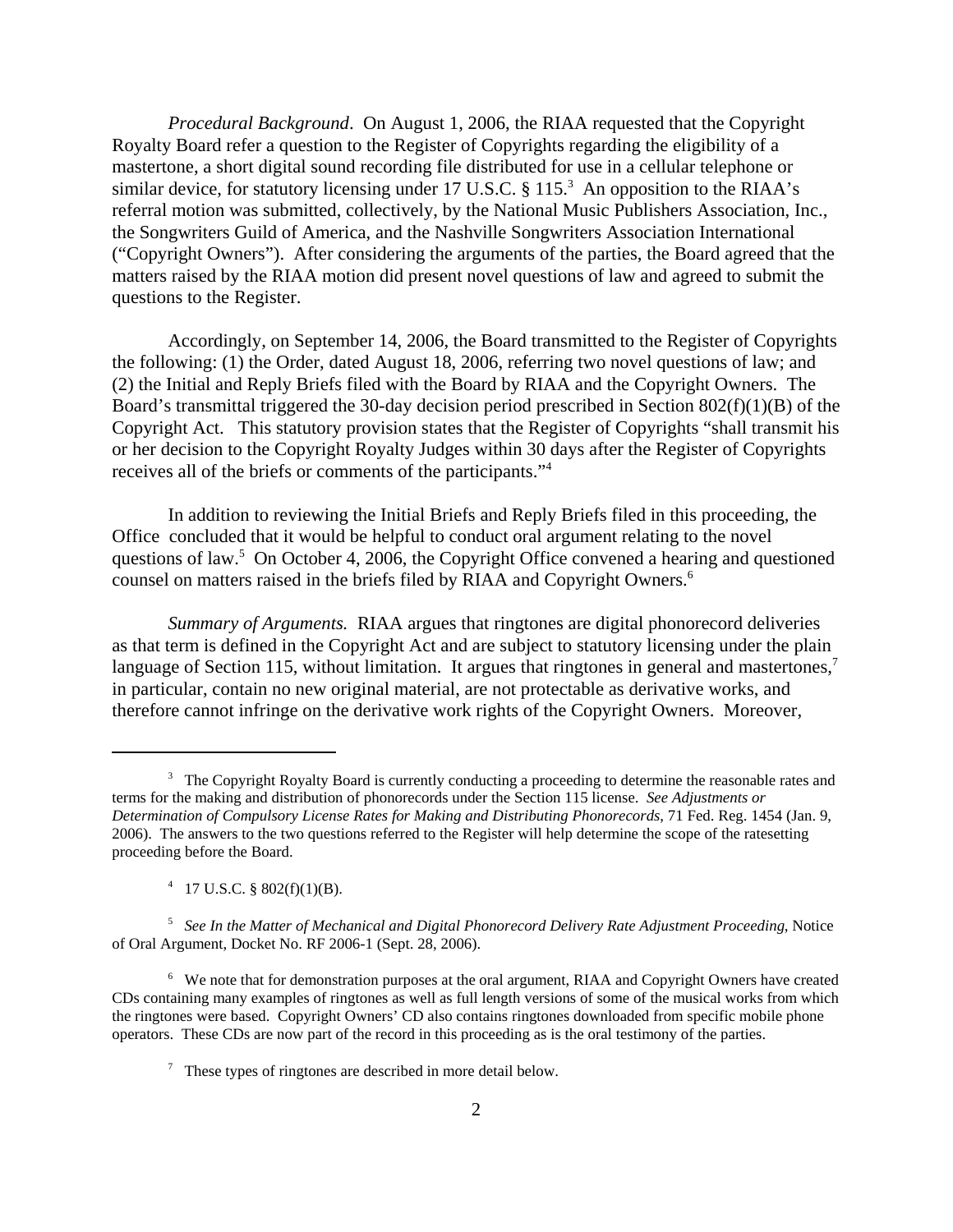even if they were derivative works, RIAA argues that Section  $115(a)(2)$ , the arrangement privilege, expressly authorizes their creation. In any event, RIAA argues that once the copyright owner of a musical work distributes a new ringtone to the public, anyone can obtain a statutory license to use the musical work in that ringtone. RIAA concludes that the Register should find that ringtones are subject to statutory licensing under Section 115 of the Copyright Act, and all of the conditions under the provision should apply.

Copyright Owners assert that all ringtones are excluded from the Section 115 statutory license. They argue that the statutory license for making and distributing phonorecords of musical works is narrow in scope and does not encompass ringtones. They argue that ringtones are not covered by Section 115 because they involve only a portion of the underlying composition, not the entire musical work. Copyright Owners argue that ringtones are derivative works and thus fall outside the express language of the statute. As for Section 115(a)(2), they argue that ringtones cannot be considered "arrangements" as that term is understood in the music industry, and in any event, ringtones change the basic melody and fundamental character of the musical work. Copyright Owners also argue that ringtones fail to satisfy Section 115's requirement that the phonorecords be distributed for private use. Copyright Owners conclude that although variations exist among ringtones, none of them fit within the Section 115 licensing scheme.

*Summary of Decision*. We find that ringtones (including monophonic and polyphonic ringtones, as well as mastertones) are phonorecords and the delivery of such by wire or wireless technology meets the definition of DPD set forth in the Copyright Act. However, there are a variety of different types of ringtones ranging from those that are simple excerpts taken from a larger musical work to ones that include additional material and may be considered original musical works in and of themselves. Ringtones that are merely excerpts of a preexisting sound recording fall squarely within the scope of the statutory license, whereas those that contain additional material may actually be considered original derivative works and therefore outside the scope of the Section 115 license.<sup>8</sup> Moreover, we decide that a ringtone is made and distributed for private use even though some consumers may purchase them for the purpose of identifying themselves in public. We also conclude that if a newly created ringtone is considered a derivative work, and the work has been first distributed with the authorization of the copyright owner, then any person may use the statutory license to make and distribute the musical work in the ringtone. For those ringtones that are covered by Section 115 of the Copyright Act, all of the rights, conditions, and requirements in the Act would apply. For those ringtones that fall outside the scope of Section 115, the rights at issue must be acquired through voluntary licenses. While

<sup>&</sup>lt;sup>8</sup> We note that Section 115 permits the creation of derivative works, but this privilege under the statutory license is limited to making musical arrangements necessary to conform it to the style or manner of interpretation of the performance involved. 17 U.S.C. §115(a)(2). For purposes of our discussion in this proceeding, when we refer to derivative works not covered by Section 115, we mean those types of works that exhibit a degree of "originality" as that term is defined in court precedent. The addition of original material would not only take a ringtone outside the scope of the privilege of making arrangements, it would also take the ringtone outside the Section 115 license altogether.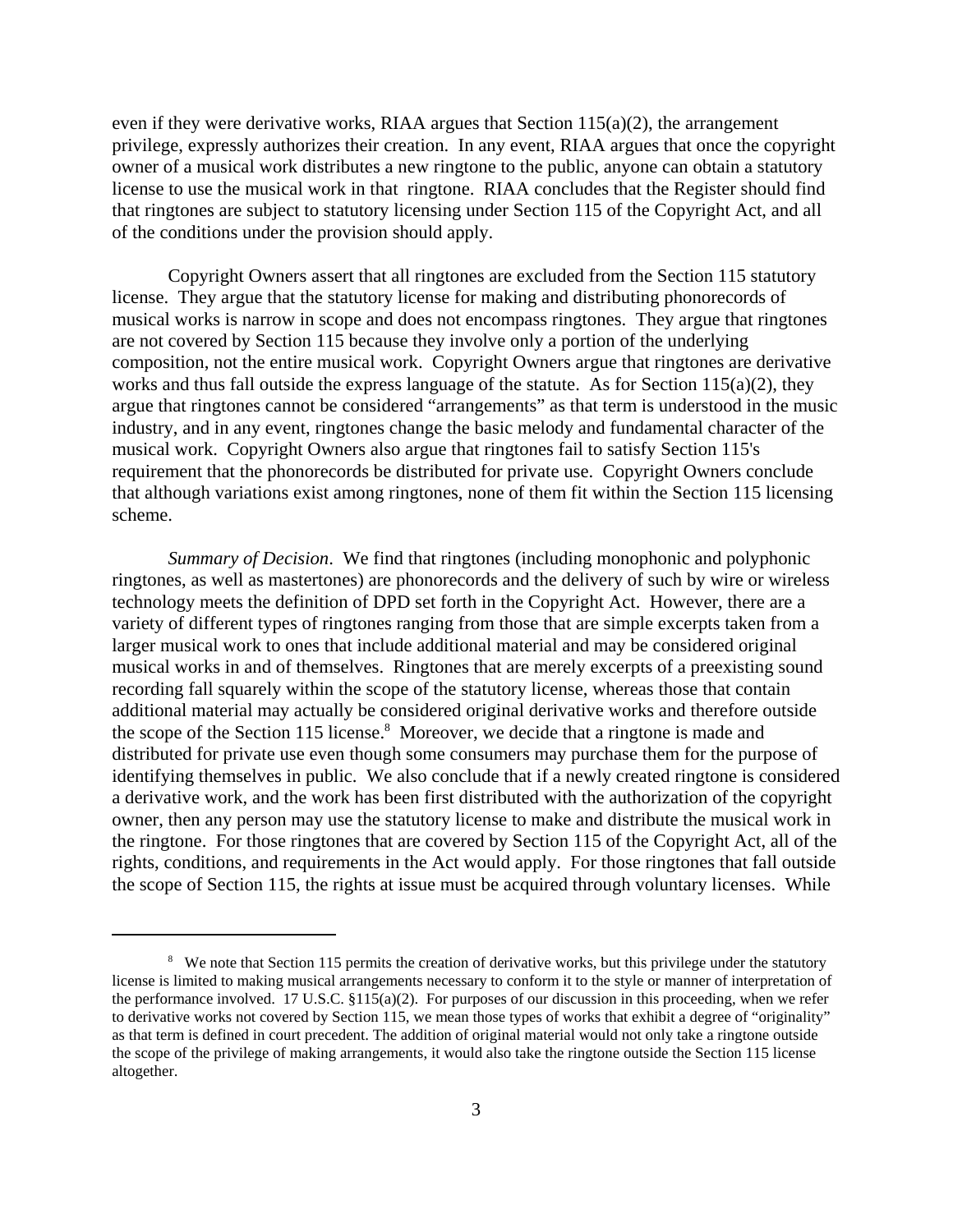the Copyright Royalty Judges need not know which specific ringtones fall within/outside the scope of the license for the purpose of setting rates, and the parties have not asked the Register to undertake such a granular analysis here, we nevertheless offer some guidance on the legal matters raised in this proceeding.

## **II. Section 115 of the Copyright Act**

Almost a century ago, Congress added to the Copyright Act the right for copyright owners to make and distribute, or authorize others to make and distribute, mechanical reproductions (known today as phonorecords) of their musical compositions. Due to its concern about potential monopolistic behavior, Congress also created a statutory license, Section 115 of the Act, to allow anyone to make and distribute a mechanical reproduction of a musical composition without the consent of the copyright owner provided that the person adhered to the provisions of the license, most notably paying a statutorily established royalty to the copyright owner. Although originally enacted to address the reproduction of musical compositions on perforated player piano rolls, the statutory license has for most of the past century been used primarily for the making and distribution of phonorecords and, more recently, for the digital delivery of music online.<sup>9</sup>

In 1995, Congress recognized that "digital transmission of sound recordings [was] likely to become a very important outlet for the performance of recorded music."10 Moreover, it realized that "[t]hese new technologies also may lead to new systems for the electronic distribution of phonorecords with the authorization of the affected copyright owners."<sup>11</sup> For these reasons, Congress made changes to Section 115 to meet the challenges of providing music in a digital format when it enacted the Digital Performance Right in Sound Recordings Act of 1995 ("DPRA")<sup>12</sup> which also granted copyright owners of sound recordings an exclusive right to perform their works publicly by means of a digital audio transmission subject to certain limitations<sup>13</sup>. Specifically, Congress wanted to reaffirm the mechanical rights of songwriters and music publishers in the new world of digital technology. The changes to Section 115 were also designed to minimize the burden on transmission services by placing record companies in the position to license not only their own rights, but also, if they chose to do so, the rights of writers

11 *Id.*

<sup>&</sup>lt;sup>9</sup> Statement of Marybeth Peters, Register of Copyrights, Before the Subcommittee on Intellectual Property: Music Licensing Reform, U.S. House of Representatives,  $109<sup>th</sup>$  Cong., 1<sup>st</sup> Sess. at 20 (June 21, 2005).

<sup>&</sup>lt;sup>10</sup> S. Rep. No. 104-128, 104<sup>th</sup> Cong., 1<sup>st</sup> Sess. at 14 (1995).

<sup>&</sup>lt;sup>12</sup> Pub. L. No. 104-39, 109 Stat. 336 (1995).

<sup>13</sup> *See* 17 U.S.C. § 114.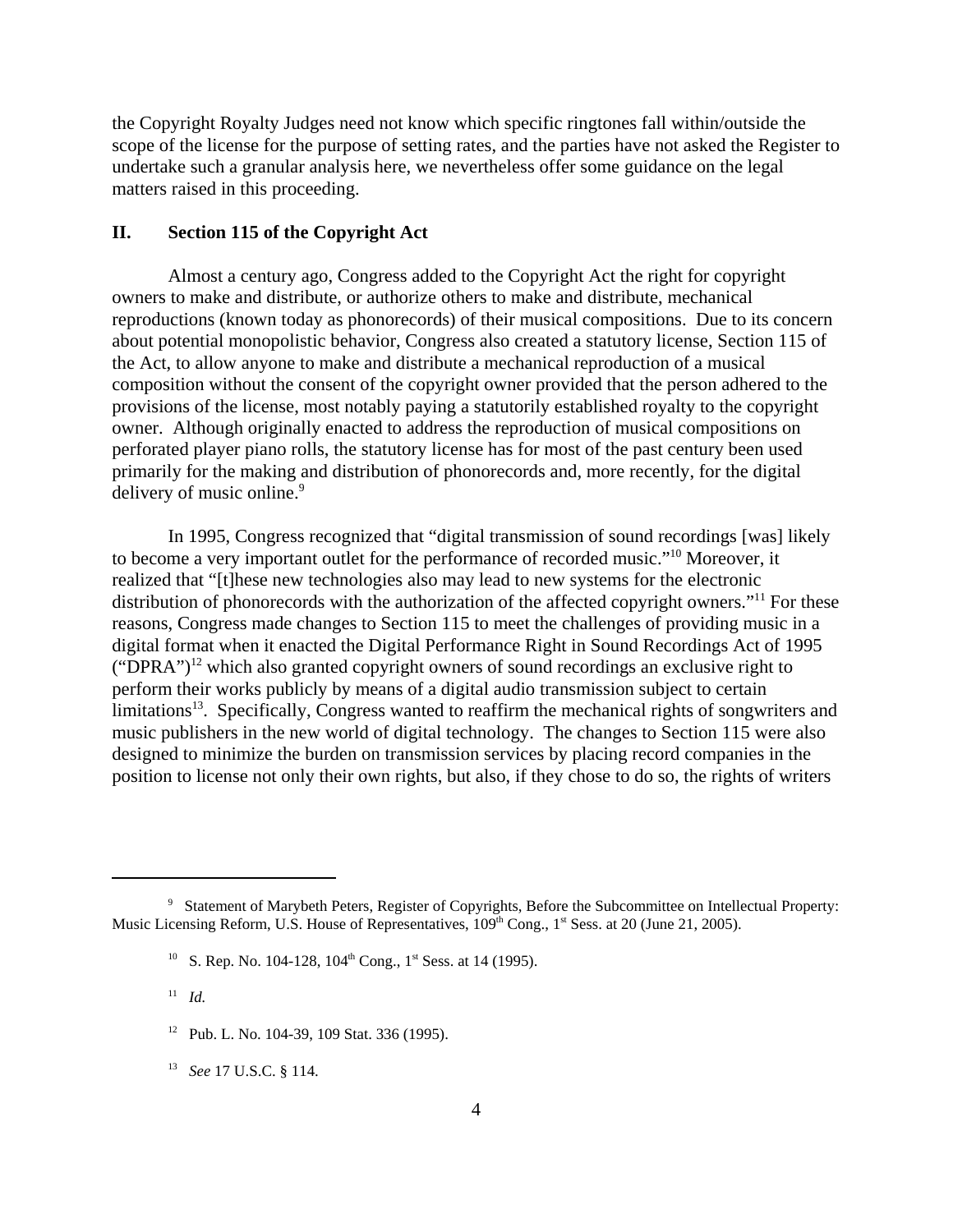and music publishers to authorize digital phonorecord delivery.<sup>14</sup> It is the DPRA amendments to Section 115 that are of particular interest here.

## **III. Ringtone Types**

Before addressing the questions raised by the Copyright Royalty Judges, we must first determine the scope of the subject matter in this proceeding. According to RIAA, a ringtone is a digital file, generally no more that 30 seconds in length, played by a cellular phone or other mobile device to alert the user of an incoming call or message.<sup>15</sup> RIAA states that, initially, mobile carriers and other ringtone vendors distributed synthesized ringtones that embodied versions of musical works, but not recorded performances by featured recording artists. It states that these earlier forms of ringtones are commonly known as "monophonic" ringtones (having only a single melodic line) and "polyphonic" ringtones (having both melody and harmony). RIAA explains that typical commercial monophonic and polyphonic ringtones consist of a segment of the musical work representing its "hook," or most memorable portion of the melody, with little or no revision.<sup>16</sup>

RIAA states that advances in technology now allow mobile devices to play digital copies of commercial sound recordings. As a result, mobile phone manufacturers are incorporating the functionality of stand-alone portable digital music players, thus permitting consumers to download sound recordings via the Internet or a computer connected to the Internet. RIAA states that, in addition to full song downloads of commercial recordings to such phones, there is consumer demand for downloads of shorter (partial-copy) excerpts of sound recordings for use as ringtones. These ringtones are commonly referred to as "mastertones."17 RIAA asserts that mastertones are displacing monophonic and polyphonic ringtones as the ringtone of choice amongst consumers.18 RIAA acknowledges that record companies and ringtone vendors must

<sup>14</sup> S. Rep. No. 104-128, at 37 (1995).

<sup>15</sup> Cellular phones typically have the ability to accept downloads of ringtones, usually directly over the cellular telephone network. Over the last decade, a new consumer market has developed for musical ringtones. According to RIAA, the vast majority of ringtones (99 percent) now in the marketplace consist of excerpts from sound recordings. Oral Argument Transcript at 7, 10.

16 RIAA Initial Brief at 3-4; *see also* Neil J. Rosini and Michael I. Rudell, *Ring Tone Revenues Foster Copyright Detente*, 234 N.Y.L.J. 3, col. 1 (2005) ("Originally, musical ring tones were only available in 'monophonic' form: a simple series of tones–each a single note–that might remind one of several bars from a favorite CD as performed by a very simple computer. Technology then advanced to the 'polyphonic' level, which are like monophonic ring tones with multiple notes played at the same time, creating harmonies. They sound closer to that favorite CD, but without original instrumentation or vocals.")(Hereinafter "Rosini and Rudell").

 $17$  RIAA explains that record companies hire contractors to select hooks from popular sound recordings and then create ringtones including these hooks. Oral Argument Transcript at 10.

<sup>&</sup>lt;sup>18</sup> *See* Rosini and Rudell (Mastertones "not only sound like a favorite CD but are that favorite CD.").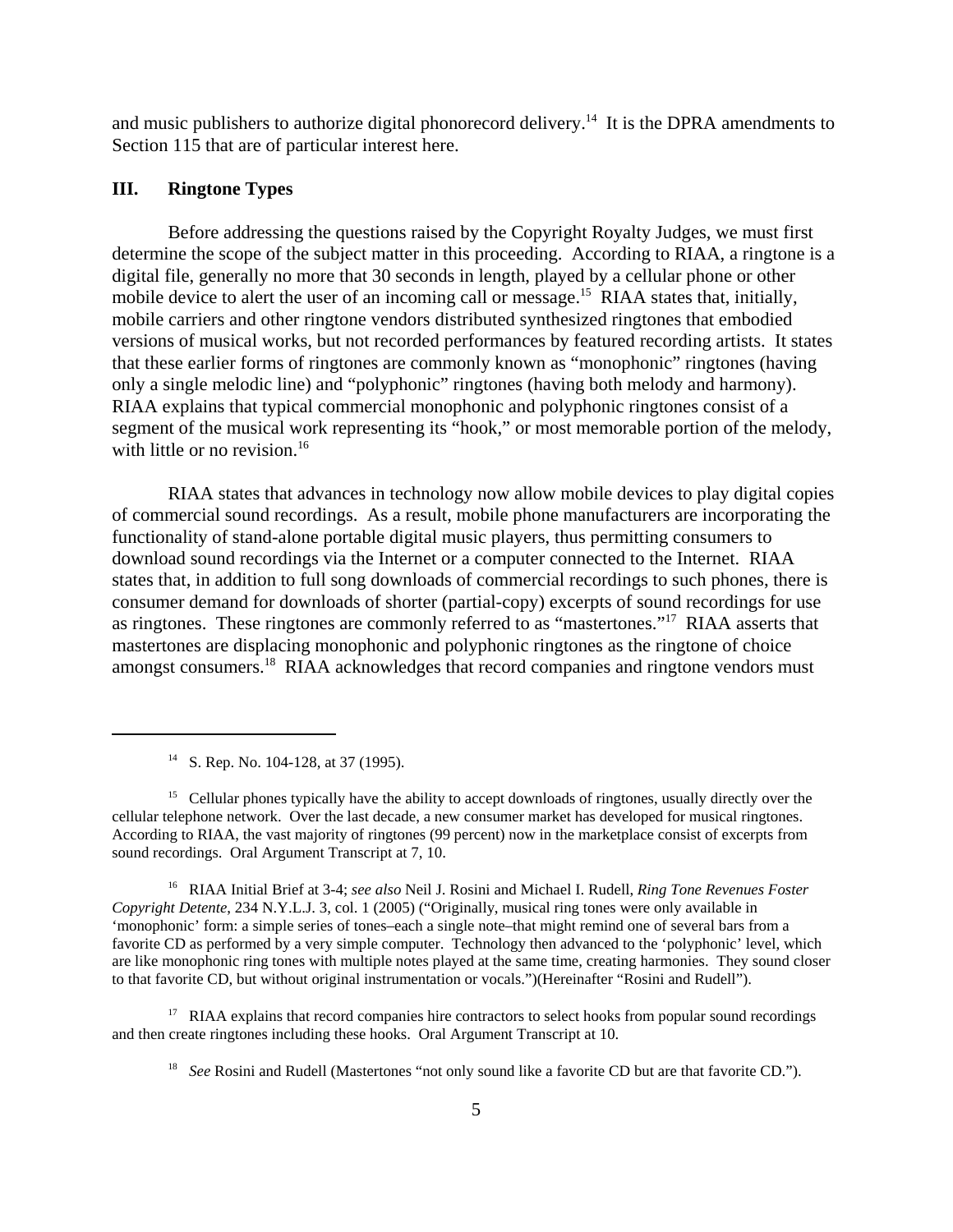obtain licenses to reproduce and distribute the relevant musical works in ringtones and that Section 115 exists to enable use of musical works when licenses are not otherwise available.<sup>19</sup>

Copyright Owners describe ringtones as ten-to-thirty-second "snippets" of full-length musical works that are created to serve as ringers on cell phones and other mobile devices.<sup>20</sup> Copyright Owners alternatively describe a ringtone as a ten-to-thirty-second derivation of a musical work, sometimes repeated in a "looping" sequence and sometimes not.<sup>21</sup> Copyright Owners assert that the creation of ringtones, including mastertones, involves "substantial" creativity and "significant" changes to the underlying work. They state, for example, that making a ringtone requires creative determinations as to which portions of the work should be selected to best capture the "hook" of the full length recording and also to be most appealing as ringtones. They further state that many mastertones are designed to be looped, repeating the selected portions of the song multiple times until the phone or mobile device is answered.<sup>22</sup> Some songs have multiple hooks, each of which can be made into a separate ringtone. Other ringtones, they assert, include new content not present in the underlying work.<sup>23</sup>

Analysis. While RIAA and the Copyright Owners may disagree as to the amount of creativity it takes to create a ringtone, they do agree that, in general, ringtones are a unique category of sound recordings that are used to announce an incoming call. The most rudimentary ringtone, in musical terms, is the monophonic ringtone that only contains a musical work's melody (or a portion of the melody). One level up the musical hierarchy is the polyphonic ringtone that contains a work's melody and harmony (or a portion thereof). The most musically complex ringtones are mastertones. A mastertone is a portion of a pre-existing full length musical work that may play sequentially or is looped in a sequence. A mastertone could also contain a portion of a musical work combined with a message from the recording artist designed specifically for the ringtone user. It is important to note that there are also non-musical ringtones

19 RIAA Initial Brief at 4-5.

<sup>22</sup> RIAA states that ringtone producers do not intentionally create looping sequences; instead, looping is the product of cellphones that do not have adequate storage capacity (memory). Oral Argument Transcript at 13-14.

<sup>20</sup> Copyright Owners Initial Brief at 1-2.

<sup>&</sup>lt;sup>21</sup> *Id.* at 9. We note that looping involves a portion of a musical performance that is then sequenced in a repetitive manner.

<sup>&</sup>lt;sup>23</sup> Copyright Owners Reply Brief at 5, 7.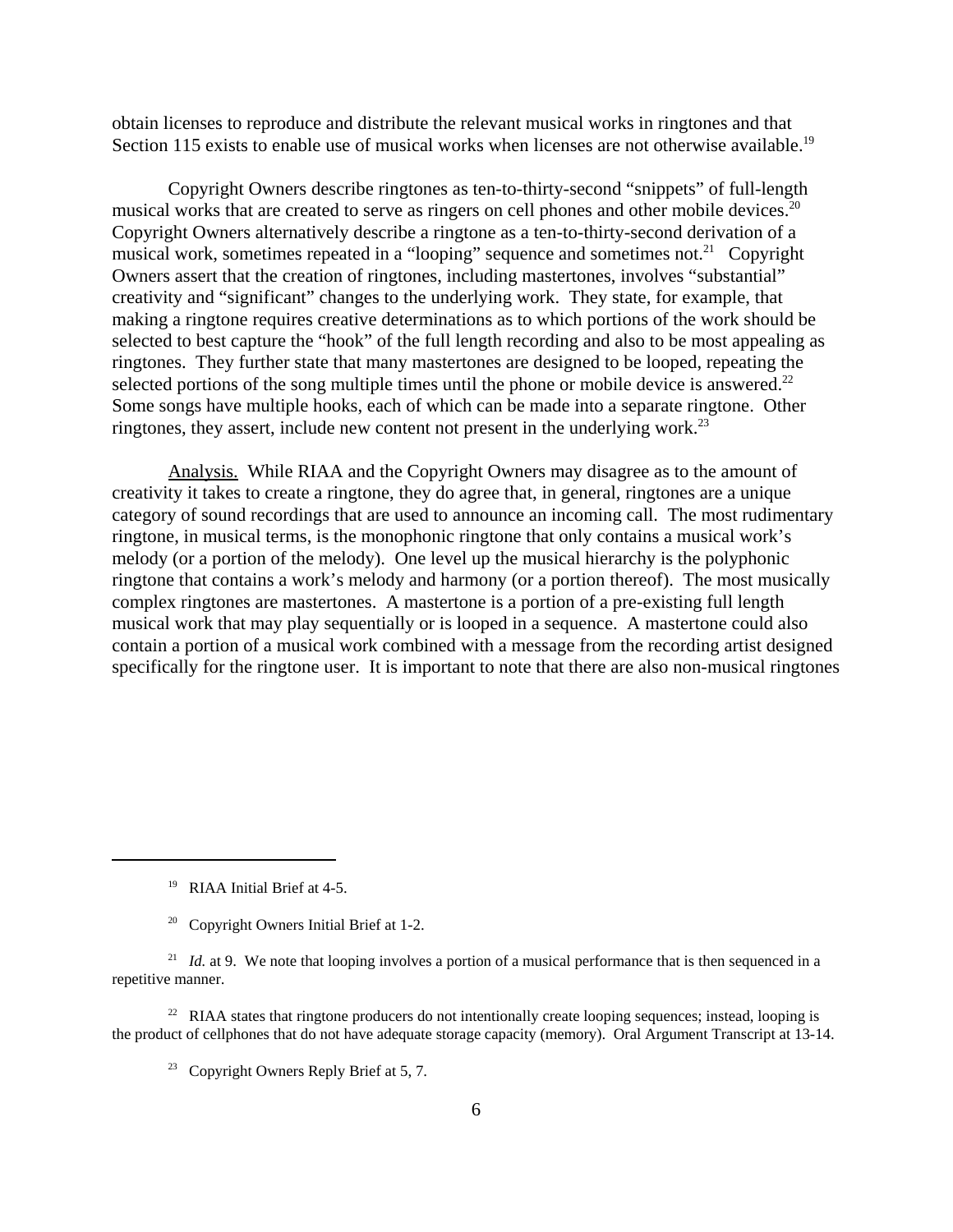that are becoming increasingly popular with consumers.<sup>24</sup> As discussed below, different types of ringtones may be treated differently for Section 115 purposes.

## **IV. The Applicability of Section 115 to Ringtones**

*Statutory Language*. Section 115 of the Copyright Act provides a "compulsory license to make and distribute phonorecords" of any musical work previously recorded once a phonorecord of a nondramatic musical work has been "distributed to the public in the United States under authority of the copyright owner."25 Such a license "includes the right of the compulsory licensee to distribute or authorize the distribution of a phonorecord of a nondramatic musical work by means of a digital transmission which constitutes a digital phonorecord delivery.<sup>26</sup> The term "digital phonorecord delivery" or "DPD" is defined, in part, as "each individual delivery of a phonorecord by digital transmission of a sound recording which results in a specifically identifiable reproduction by or for any transmission recipient of a phonorecord of that sound recording."<sup>27</sup>

Congress created the statutory mechanical license, as part of the Copyright Act of 1909, to prevent monopolistic control over musical works while ensuring that music publishers and songwriters receive an appropriate royalty.<sup>28</sup> Congress revisited the issue of statutory licensing in 1976 and 1995 and has reaffirmed these same purposes.29 Congress added the DPD provisions to Section 115, as part of the DPRA of 1995, with support of the music publishers, noting: "The

<sup>24</sup> *See* Rosini and Rudell ("[C]onsumers aren't settling merely for musical ringtones and ringbacks. Audio clips from films and television programs; comic routines from Comedy Central; pithy observations by Donald Trump; and announcement of baseball plays are also available as ring tones."); *see also* http://cyberextazy.wordpress.com/2006/09/01/ringtones-in-mtvs-video-music-awards/, *Ringtones in MTV's Video Music Awards* (Sept. 1, 2006) (stating that ringtones are evolving into watchtones, which are ringtones combined with video clips).

<sup>25</sup> 17 U.S.C. § 115(a)(1).

<sup>26</sup> 17 U.S.C. § 115(c)(3)(A).

27 17 U.S.C. § 115(d). The legislative history accompanying this provision states, *inter alia*, that: (1) the phrase "specifically identifiable reproduction" should be understood to mean a reproduction specifically identifiable to the transmission service; and (2) a transmission by a noninteractive subscription transmission service that transmits in real time a continuous program of music selections chosen by the transmitting entity, for which the consumer pays a monthly fee would generally not be considered a DPD.

28 *See* H. R. Rep. No. 60-2222, at 7 (1909) ("The main object to be desired in expanding copyright protection accorded to music has been to give to the composer an adequate return for the value of his composition, and it has been a serious and difficult task to combine the protection of the composer with the protection of the public, and to so frame an act that it would accomplish the double purpose of securing to the composer an adequate return for all use made of his composition and at the same time prevent the formation of oppressive monopolies, which might be founded upon the very rights granted to the composer for the purpose of protecting his interests.)"

29 *See* H. R. Rep. No. 94-1476, at 107 (1976) ("[A] compulsory licensing system is still warranted as a condition for the rights of reproducing and distributing phonorecords of copyrighted music.").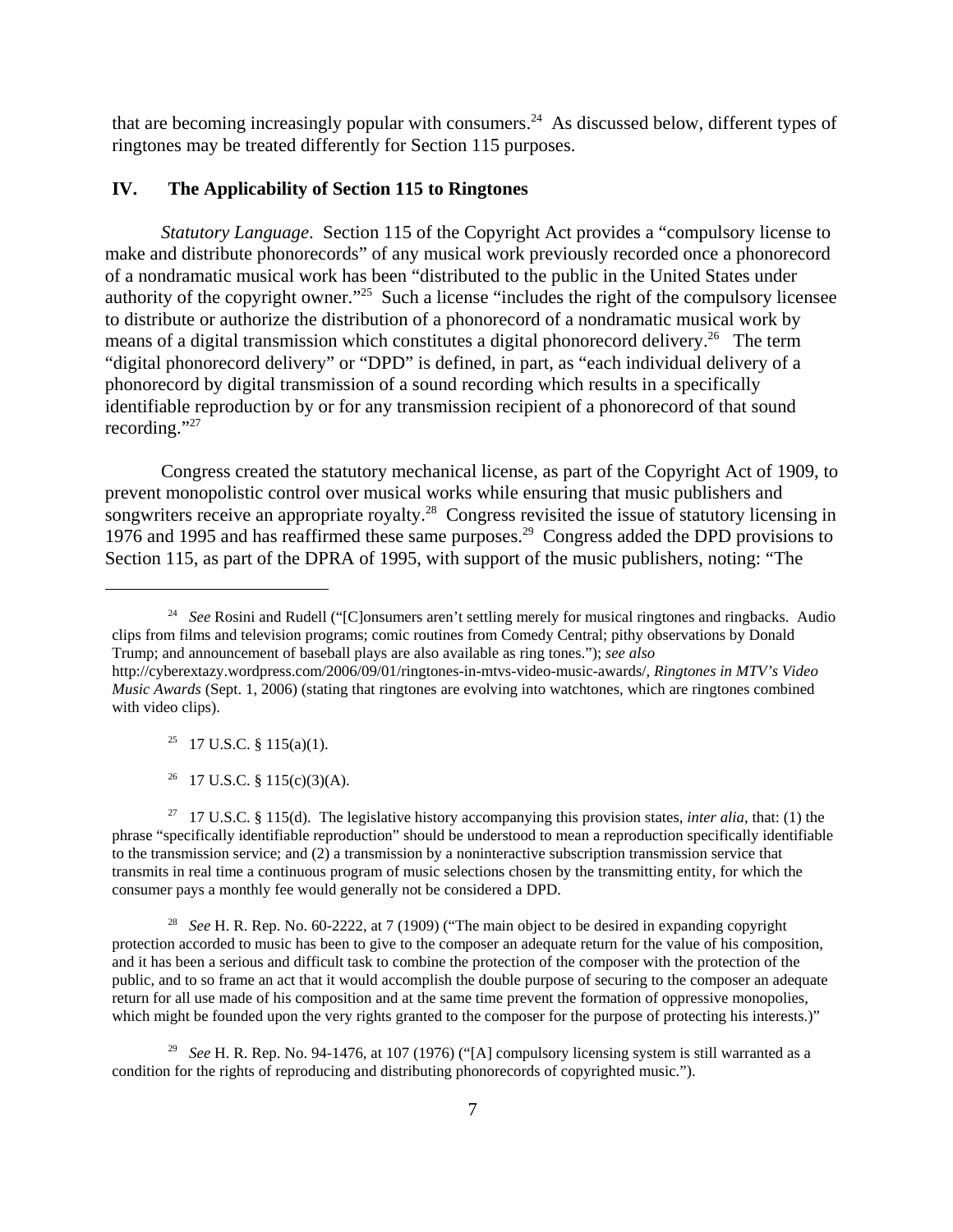intention in extending the mechanical compulsory license to digital phonorecord deliveries is to maintain and reaffirm the mechanical rights of songwriters and music publishers as new technologies permit phonorecords to be delivered by wire or over the airwaves rather than by the traditional making and distribution of records, cassettes, and CDs."30 The question presented here is whether ringtones qualify as digital phonorecord deliveries within the scope of Section  $115$ <sup>31</sup>

RIAA argues that, under the plain language of the Copyright Act, a distribution of a ringtone is a DPD subject to statutory licensing under the Copyright Act. RIAA asserts that a ringtone results from the fixation of a series of musical, spoken, or other sounds and therefore meets the definition of a "sound recording" in Section 101 of the Copyright Act; its fixation in a material object is a "phonorecord." According to RIAA, it is a phonorecord of the relevant musical work as well. In the case of a mastertone, the sound recording is a clip of the commercially distributed recording. In the case of monophonic and polyphonic ringtones, the fixed sounds are rendered by a synthesizer in the telephone and so do not represent ambient sound in a recording studio. $32$ 

RIAA asserts that downloads of ringtones are DPDs because, when a ringtone is downloaded, there is a digital transmission of the sound recording that results in a specifically identifiable reproduction for the transmission recipient. RIAA argues that the statutory license under Section 115 includes the right of the licensee to distribute ringtones just as it includes the right of the licensee to make and authorize other kinds of downloads.<sup>33</sup> RIAA asserts that statutory licensing of ringtones is consistent with Congressional intent, as they are just the type of new technology contemplated by Congress to be included within the scope of the DPRA.<sup>34</sup>

Copyright Owners do not argue that ringtones are not DPDs, stating instead that since ringtones are not covered by Section 115, there is no need to address the question.<sup>35</sup> Rather, Copyright Owners argue that the statutory license for making and distributing phonorecords or musical works is narrow in scope and does not encompass uses such as ringtones. They assert that the inclusion of ringtones within the statutory license would contravene Congress' intent that

33 *Id.* at 8.

34 *Id.* at 21, 23.

<sup>30</sup> *See* S. Rep. No. 104-128, at 37 (1995).

 $31$  We note that the Harry Fox Agency, Inc., a subsidiary of the National Music Publishers Association and the leading musical work licensing agency, released a notice in 2004 informing all licensees of its stated position that Section 115 does not cover ringtones or mastertones. *See* Mario F. Gonzales, *Are Musical Compositions Subject to Compulsory Licensing for Ringtones*?, 12 UCLA Ent. L. Rev. 11, 11-12 (2004). RIAA asserts that its dispute with the Harry Fox Agency over the interpretation of Section 115 remains unresolved and "has cast a pall of legal uncertainty over the ringtone market." RIAA Initial Brief at 6.

<sup>32</sup> *Id.* at 6-7.

<sup>&</sup>lt;sup>35</sup> Oral Argument Transcript at 55.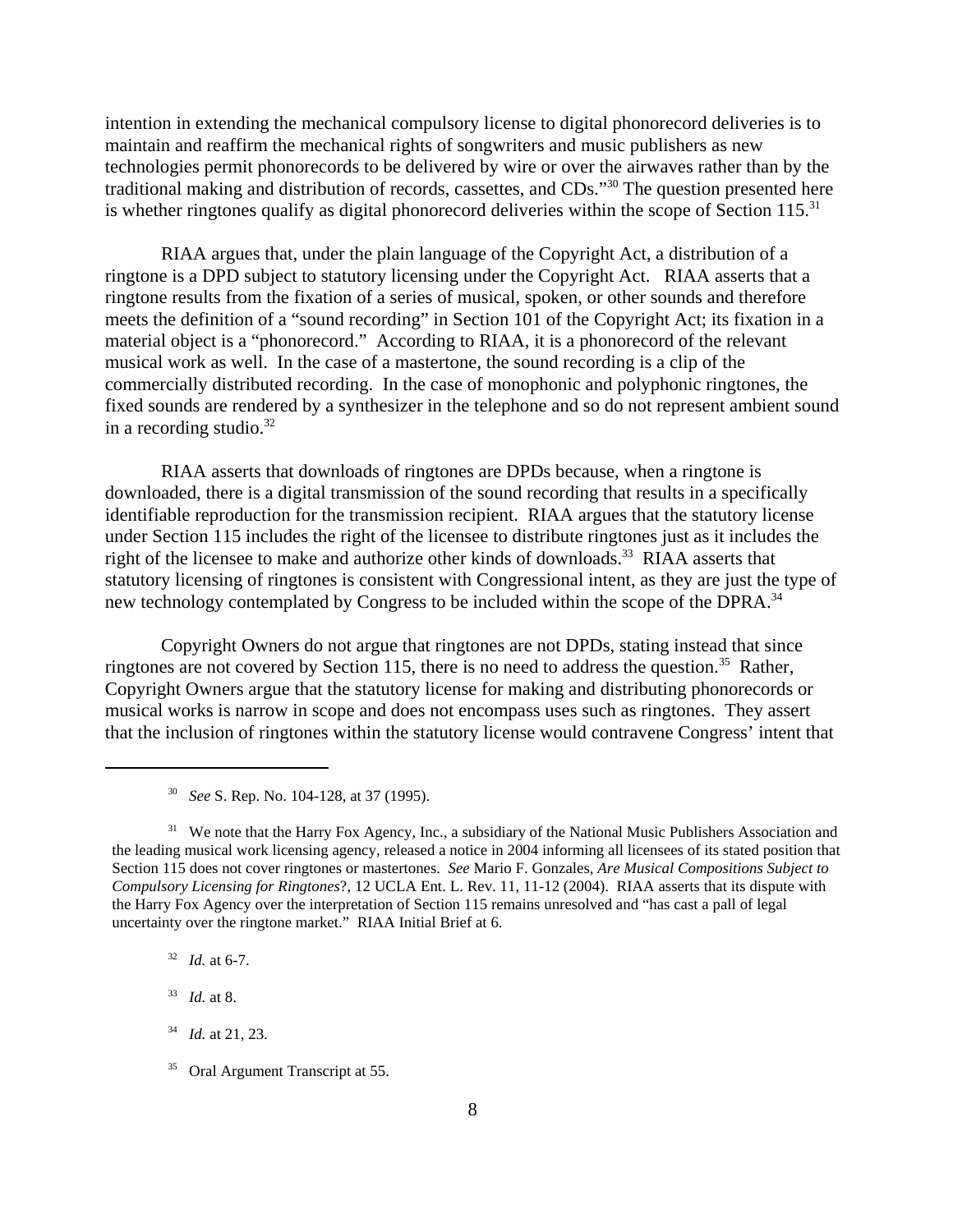Section 115 be a narrowly construed exception to certain exclusive rights of the musical work copyright owner. Copyright Owners state that, as a "limited exception" to certain exclusive rights granted to copyright owners, courts consistently have held that the statutory license "be construed narrowly, lest the exception destroy, rather than prove, the rule.<sup>356</sup>

With regard to the DPRA of 1995, Copyright Owners assert that Congress' clarification that Section 115 covered not only "brick and mortar" sales did not extend the license to cover any and all digital uses. They state that the existing limitations on the scope of the license did not change and that use of a work prior to publication, the creation of derivative works, and the synchronization of a musical work, are uses that remain outside of the license, whether in digital or physical form.<sup>37</sup>

Copyright Owners assert that RIAA's interpretation of Section 115 would "potentially open the door" to licensing of snippets of musical works used to enhance all sorts of other consumer products and devices, such as musical car alarms or doorbells. They state that the licensing of musical works for functional uses in consumer products is not what Congress intended when it enacted Section 115.<sup>38</sup>

RIAA, in its Reply, asserts that the statutory mechanical license has been a fixture of U.S. copyright law for nearly a century and argues that it should be construed in accordance with its terms. RIAA contests Copyright Owners' view that Section 115 should be construed narrowly, noting that the legislative history accompanying the 1976 Copyright Act states: "The fundamental question of whether to retain the compulsory license or do away with it altogether was a major issue during earlier stages of the program for general revision of the copyright law. At the hearings it was apparent that the argument on this point had shifted, and the real issue was not whether to retain the compulsory license but how much the royalty rate under it should be . . . . The Committee's conclusion on this point remains the same as in 1967: 'that a compulsory license system is still warranted as a condition for the rights of reproducing and distributing phonorecords of copyrighted music.'"39 RIAA adds that Congress did not narrow the license through adoption of the DPRA in 1995, but rather stated that it was "extending the mechanical compulsory license to digital phonorecord deliveries" and that its purpose was to "maintain and reaffirm" that the Section 115 license would apply to "new technologies."40 RIAA concludes that although some details of the Section 115 license have changed over the years, nothing in

- <sup>38</sup> Copyright Owners Reply Brief at 14-15.
- $39$  RIAA Reply Brief at 3, citing H.R. Rep. No. 94-1476, at 107 (1976).
- 40 *Id.* at 4, citing S.Rep. No. 104-128, at 37 (1995).

<sup>36</sup> Copyright Owners Initial Brief at 5, citing *Fame Publishing Co. v. Alabama Custom Tape*, *Inc.*, 507 F. 2d 667, 670 ( $5<sup>th</sup>$  Cir. 1975)(noting that the compulsory license provision of the 1909 Copyright Act is a limited exception to the copyright holder's exclusive right to decide who shall make use of his composition).

<sup>&</sup>lt;sup>37</sup> Copyright Owners Initial Brief at 7-8.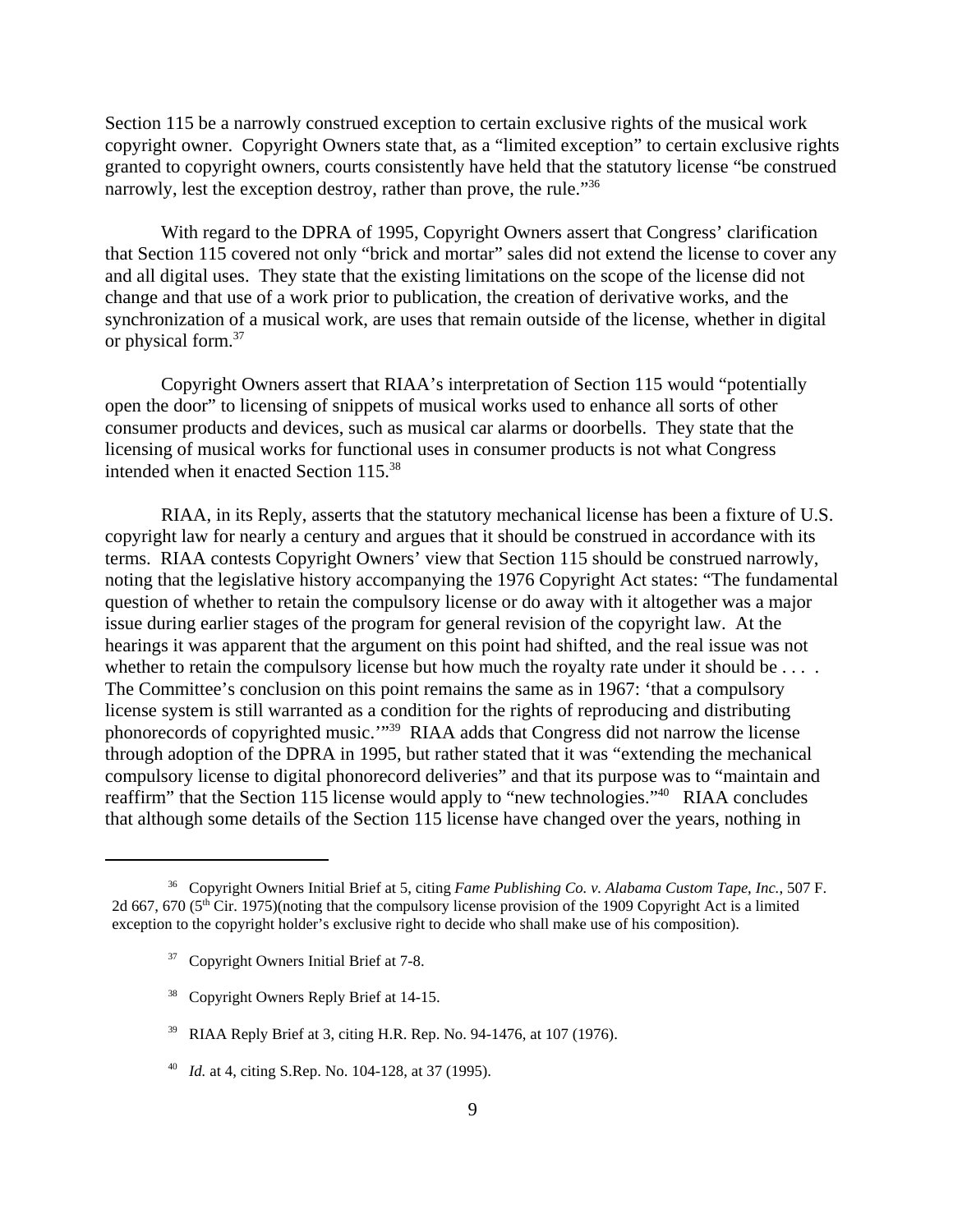these enactments or the legislative history thereof suggests that Congress intended a narrow reading of the statute.

Analysis. We find that ringtones meet the definition of DPDs. The issue presented is one of pure statutory construction and there is no actual dispute on this point.41 Based on the language of the statute, ringtones easily meet the requisite definitions under the Copyright Act to be included in the Section 115 licensing scheme. First, we hold that a ringtone meets the definition of "sound recording" under Section 101 of the Act as a work that results from "the fixation of a series of musical, spoken, or other sounds,"42 and that the sound recording is fixed in the form of a "phonorecord," defined in the statute as a "material object in which sounds are fixed by any method now known or later developed."<sup>43</sup> The phonorecord here is the actual sound recording file stored as a "download" on either the cell phone's hard drive or on a cell phone's removable memory storage disk.<sup>44</sup> When downloaded through the Internet or by wireless transmission, a ringtone is part of a "digital phonorecord delivery" and a digital transmission of a sound recording which results in a "specifically identifiable reproduction" by or for any transmission recipient of a phonorecord of that sound recording.<sup>45</sup> We also believe that our statutory analysis comports with Congressional intent. Ringtones are delivered by means of the type of "new technologies" Congress intended to be included when it enacted the DPRA in 1995.46

<sup>42</sup> 17 U.S.C. § 101 ("Sound recordings' are works that result from the fixation of a series of musical, spoken, or other sounds, but not including the sounds accompanying a motion picture or other audiovisual work, regardless of the nature of the material objects, such as disks, tapes, or other phonorecords, in which they are embodied.").

<sup>43</sup> 17 U.S.C. § 101 ("Phonorecords' are material objects in which sounds, other than those accompanying a motion picture or other audiovisual work, are fixed by any method now known or later developed, and from which the sounds can be perceived, reproduced, or otherwise communicated, either directly or with the aid of a machine or device. The term 'phonorecords' includes the material object in which the sounds are first fixed.").

44 *See* S. Rep. No. 104-128, at 39 (1995) (stating that storage of data in a "computer memory" is "technically the making of a phonorecord.").

 $45$  17 U.S.C. § 115(d).

<sup>&</sup>lt;sup>41</sup> *Id.* at 2, citing *Doyle v. Huntress, Inc.*, 419 F.3d 3, 7-8 (1<sup>st</sup> Cir. 2005) ("A question of statutory construction presents a purely legal question."); *Blackman v. District of Columbia*, 2006 WL 2034355, \*6 (D.C. Cir. 2006) (statutory construction begins with "the language itself, the specific context in which that language is used, and the broader context of the statute as a whole[.]").

<sup>46</sup> *See* S. Rep. No. 104-128, at 37 (1995).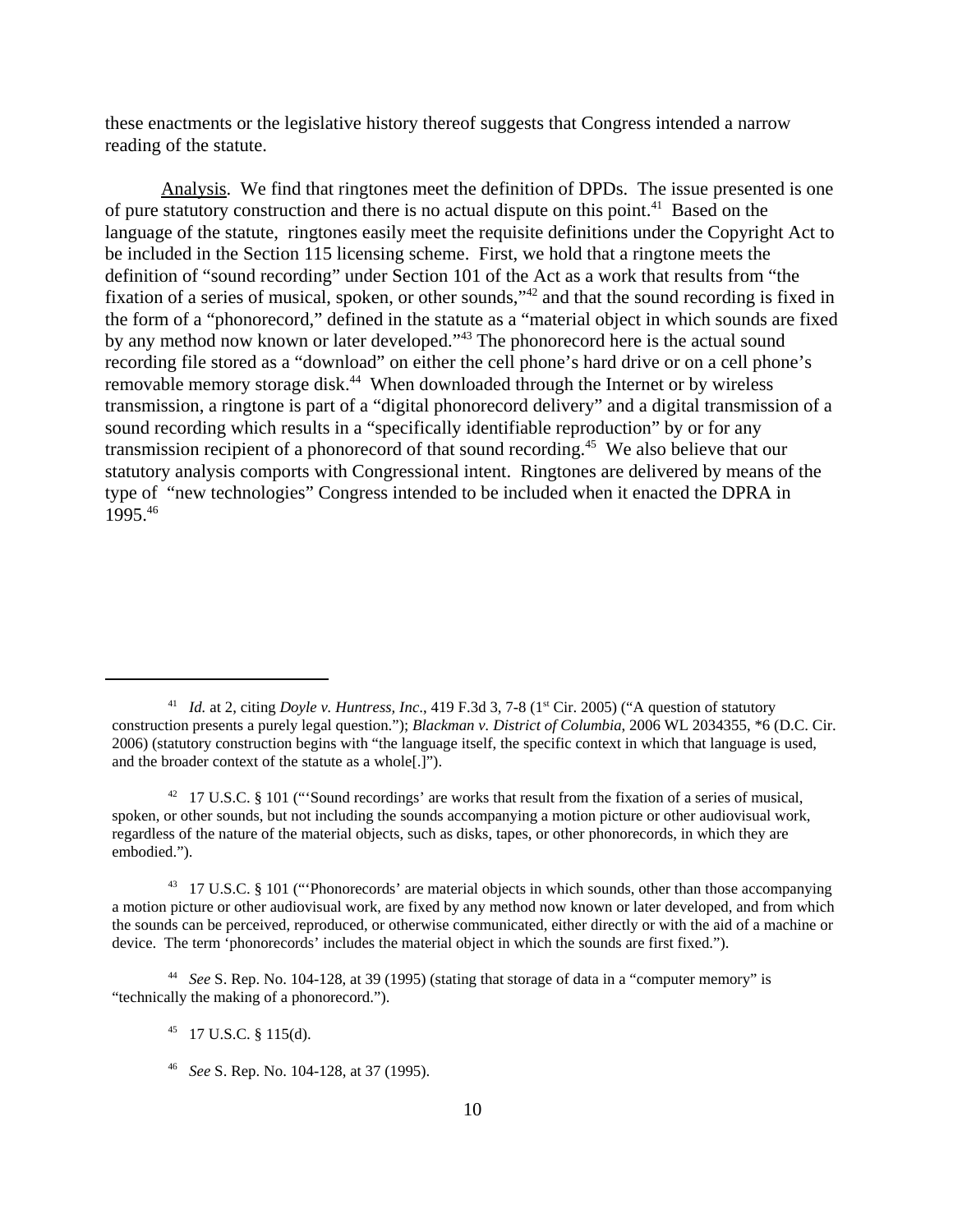We disagree with Copyright Owners that Congress did not intend for ringtones to be the kind of use of musical works contemplated for inclusion under the Section 115 license.<sup>47</sup> While we adhere to the general proposition that statutory licenses are to be construed narrowly,  $48$  we find that Section 115, as amended by the DPRA, purposefully broadened the scope of the statutory license to cover DPDs, and ringtones appear to fit comfortably within the definition of DPDs. On this note, we recognize that Copyright Owners have cited *Fame Publishing Co. v. Alabama Custom Tape*, *Inc.*, 507 F. 2d at 670, to support their narrow construction argument. However, we find this citation is inapt because the case arose out of a dispute concerning statutory language found in the 1909 Act that is not present in the current version of Section 115. In any event, the legislative history of the Copyright Act of 1909 states that from its inception, this compulsory license was intended to include all "mechanical reproductions" and that one of its purposes was "to secure to the composer an adequate return for *all use* made of his composition[.]"49 (emphasis added). While the concept of the cellular phone ringtone undoubtedly would have astonished the members of the 1909 Congress, the license they devised was broad enough to include ringtones. Whether our interpretation "opens the door" to licensing of snippets of musical works to be used in car alarms or doorbells is a question that is outside the scope of this proceeding.

*Works or Portions of Works.* According to Copyright Owners, Section 115 is expressly limited to the making and distributing of phonorecords of "works," not portions of works such as ringtones. Copyright Owners argue that because a ringtone is not a reproduction of the entire musical work, it is not subject to the statutory license. They argue that Section 115 throughout its provisions makes clear that a "work," and not a "portion" of a work, is its subject. Copyright Owners state that this result was not an accident of drafting nor is it an unintended source of statutory ambiguity. They state that Congress had no difficulty using the term "portions" where in fact that concept was intended, such as in Sections  $108(h)(1)$  and  $110(2)$  of the Copyright Act.<sup>50</sup>

49 *See* H. R. Rep. No. 60-2222, at 7 (1909).

50 Section 108(h)(1) states in part "a library or archives. . .may reproduce, distribute, display, or perform in facsimile or digital form a copy or phonorecord of such work, or portions thereof, for purposes of preservation, scholarship, or research." Section 110(2) refers to "the performance of a nondramatic literary or musical work or reasonable and limited portions of any other work, or display of a work in an amount comparable to that which is typically displayed in the course of a live classroom session, by or in the course of a transmission."

 $47$  We are not saying that Congress specifically contemplated ringtones and their inclusion in the Section 115 license. Rather, ringtones generally fall into the class of "new technologies" that Congress concluded should be included within the expanded statutory license.

<sup>48</sup> *See Public Performance of Sound Recordings: Definition of a Service*, Docket No. RM 2000-3B, 65 Fed. Reg. 77,292, 77,297 (Dec. 11, 2000) (noting that the Copyright Office has historically construed limitations on copyright narrowly, especially those constrained by a compulsory license.).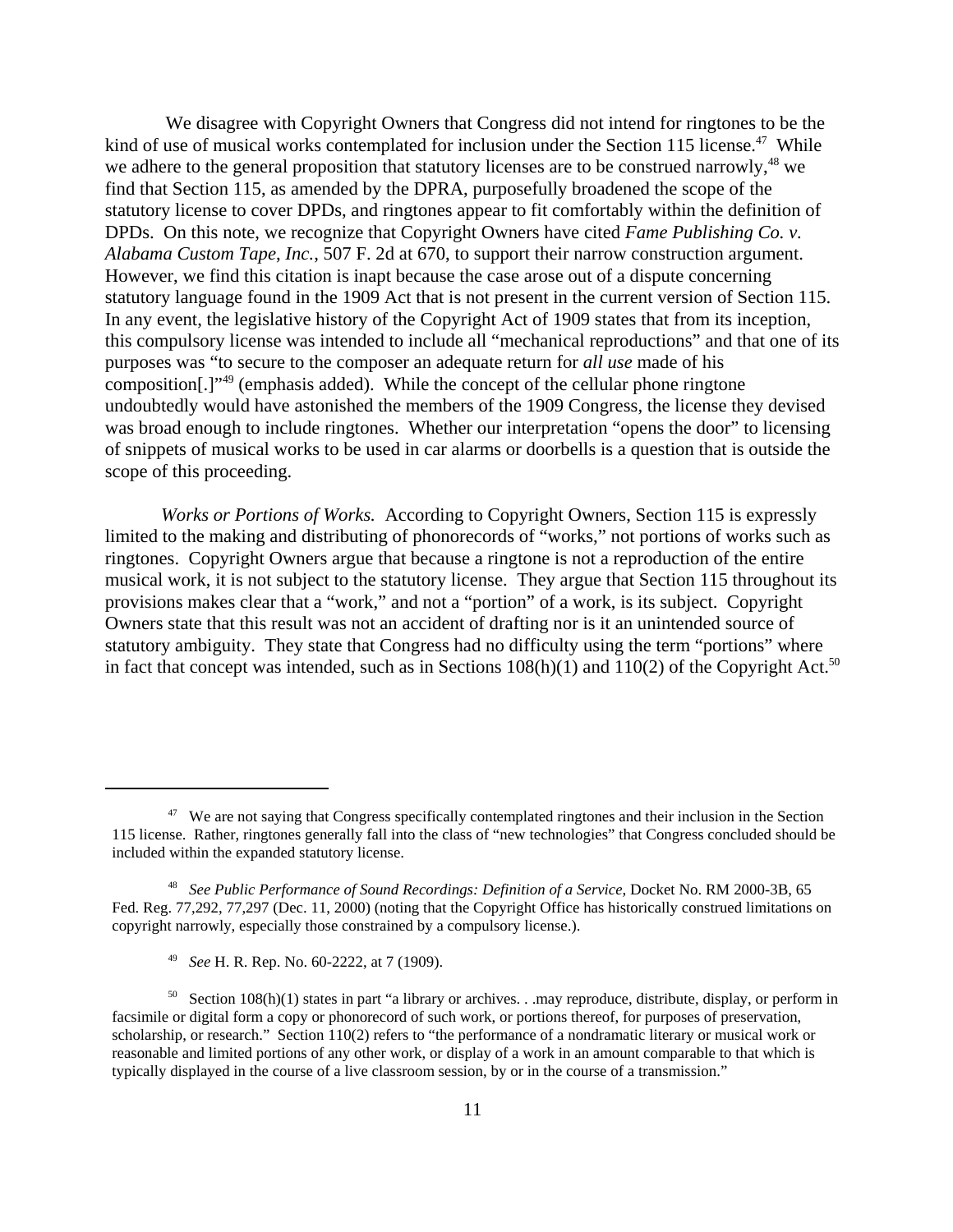Copyright Owners assert that this interpretation is confirmed by Section 115's legislative history which mentions "cover records" as well as cassettes and  $CDs$ <sup>51</sup>

Copyright Owners remark that it is obvious that the Section 115 license applies only to physical or digital phonorecords of complete works since industry practices have developed on the basis of this interpretation of Section 115. They state, for example, that partial uses of compositions, such as medleys and samples, are licensed in market transactions. They further state that legal commentators have recognized that the Section 115 license does not apply to digital sampling and that it would have to be modified in order to include sampling within its scope. $52$ 

RIAA asserts that Section 115 applies to whole musical works as well as portions of musical works, and that any other reading would be inconsistent with other provisions of the Copyright Act.<sup>53</sup> RIAA states that if the Copyright Owners are correct that the Copyright Act distinguishes between "works" and "portions of works," then reproduction and distribution of ringtones would be permissible without a license as the provisions under Section 106 granting the exclusive rights to reproduction and distribution only refer to "works," not "portions of works." RIAA remarks that the Copyright Owners do not intend that interpretation nor is it a correct one. RIAA adds that Copyright Owners' approach to what constitutes a "work" would make other phrases in the statute superfluous. It notes, for example, that one of the factors used in determining whether a use of a work is a fair use under Section 107(3) is the "amount and substantiality of the portion used in relation to the copyrighted work as a whole." The phrase "as a whole" would be superfluous if a "work" in the Act must always be the whole work and not a portion thereof.<sup>54</sup> RIAA asserts that although unstated, Copyright Owners apparently are relying on the canon of statutory construction *expressio unius est exclusio alterius*, which provides a general inference that omissions in statutory text are intentional.<sup>55</sup> RIAA notes, however, that this maxim "requires great caution in its application" and should be disregarded where "its application

52 *Id.* at 11, citing Jennifer R.R. Mueller, *Note: All Mixed Up: Bridgeport Music v. Dimension Films and De Minimis Digital Sampling*, 81 IND. L.J. 435, 461 (Winter 2006).

- 53 RIAA Reply Brief at 7.
- 54 *Id.* at 9, citing 17 U.S.C. § 107(3).

<sup>51</sup> Copyright Owners Initial Brief at 9-11, citing *Supplementary Register's Report on the General Revision of the U.S. Copyright Law: 1965 Revision Bill*, House Comm. on the Judiciary, 89<sup>th</sup> Cong., Copyright Law Revision Part 6, at 54 (Comm. Print 1965) (discussing "cover" records); H.R. Rep. No. 90-83, at 67 (1967) (referring to "disks") and audio tapes"); S. Rep. No. 104-128, at 37 (1995) ("extending the mechanical compulsory licenses. . .as new technologies permit phonorecord to be delivered by wire or over airwaves rather than by traditional making and distributing of record, cassettes and CDs").

<sup>&</sup>lt;sup>55</sup> *Id.* at 8, citing 2A Sutherland, *Statutes and Statutory Construction*, § 47:25 (Norman Singer ed., 6<sup>th</sup> ed. 2005).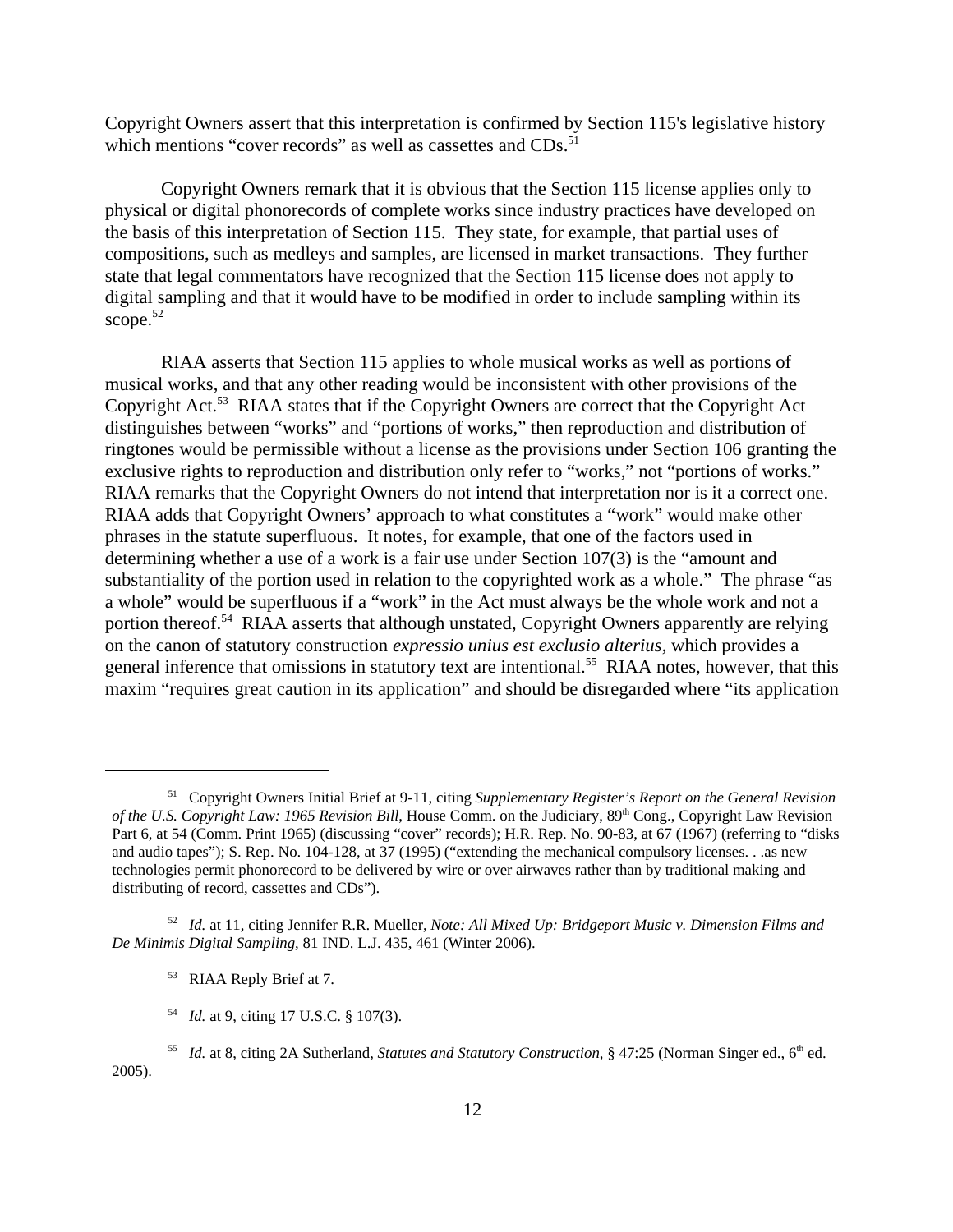would thwart the legislative intent made apparent by the entire act."<sup>56</sup> It states that such caution should be exercised here because, unlike most of the relevant language in Section 115, the references to "portions" of works that Copyright Owners cite did not appear in the 1976 Act and were only added years later. RIAA asserts that there is no indication that either amendment was intended to affect the interpretation of the provisions of the Copyright Act enacted more that twenty years before. RIAA concludes that two isolated references in the Copyright Act to "portions of works" cannot imply that the hundreds of unadorned references to "works" apply only to works in their entirety.<sup>57</sup>

RIAA notes that Copyright Owners' argument that ringtones are analogous to sampling is equally misplaced. It states that ringtones are excerpts that are taken from musical works and distributed as such; samples, however, are short excerpts that are blended into what are clearly new creative works. RIAA asserts that the fact that the latter are licensed apart from Section 115 does not imply that the former should be.<sup>58</sup>

Analysis. The Section 115 license is not limited to the reproduction and distribution of phonorecords of the entire musical work, and an excerpt may qualify for the statutory license if all other requirements are met. We believe that the Copyright Act's language and purpose are broad and that "portions of works" should be treated the same as any other type of work under Section 115. This provision of the Act does not expressly exclude "portions of works" from its scope and we cannot assume that such treatment was intended in the absence of clear statutory language to that effect.<sup>59</sup> Contrary to Copyright Owners' assertion, we cannot find support for such a limited and narrow reading of the Act in the legislative history they cite.<sup>60</sup>

Moreover, we believe that Copyright Owners' citations to Sections 108 and 110 are inapt as these provisions were not enacted contemporaneously with Section 115 and cannot be read to provide any guidance as to Congressional intent or the purpose of the statutory license. We note, in particular, that their interpretation of Section 110(2) defies legislative intent as well as common sense.<sup>61</sup> Under Copyright Owners' interpretation, educators using the distance education exemption could transmit limited portions of works other than nondramatic literary or musical works, but if they transmit a performance of a nondramatic literary or musical work, they would

56 *Id.*

<sup>57</sup> *Id.* at 7, 9.

<sup>58</sup> *Id.* at n.8.

<sup>&</sup>lt;sup>59</sup> We agree with RIAA that Section 115 makes no distinction between downloads of song excerpts and full songs delivered by online music services such as Apple's iTunes Music Store and Verizon Wireless' V Cast Music Store. *See* RIAA Initial Brief at 1.

<sup>60</sup> *See* n. 51, *supra*.

<sup>61</sup> *See* 17 U.S.C. § 110(2) (discussing works "produced or marketed primarily for performance or display as part of mediated instructional activities transmitted via digital networks . . .").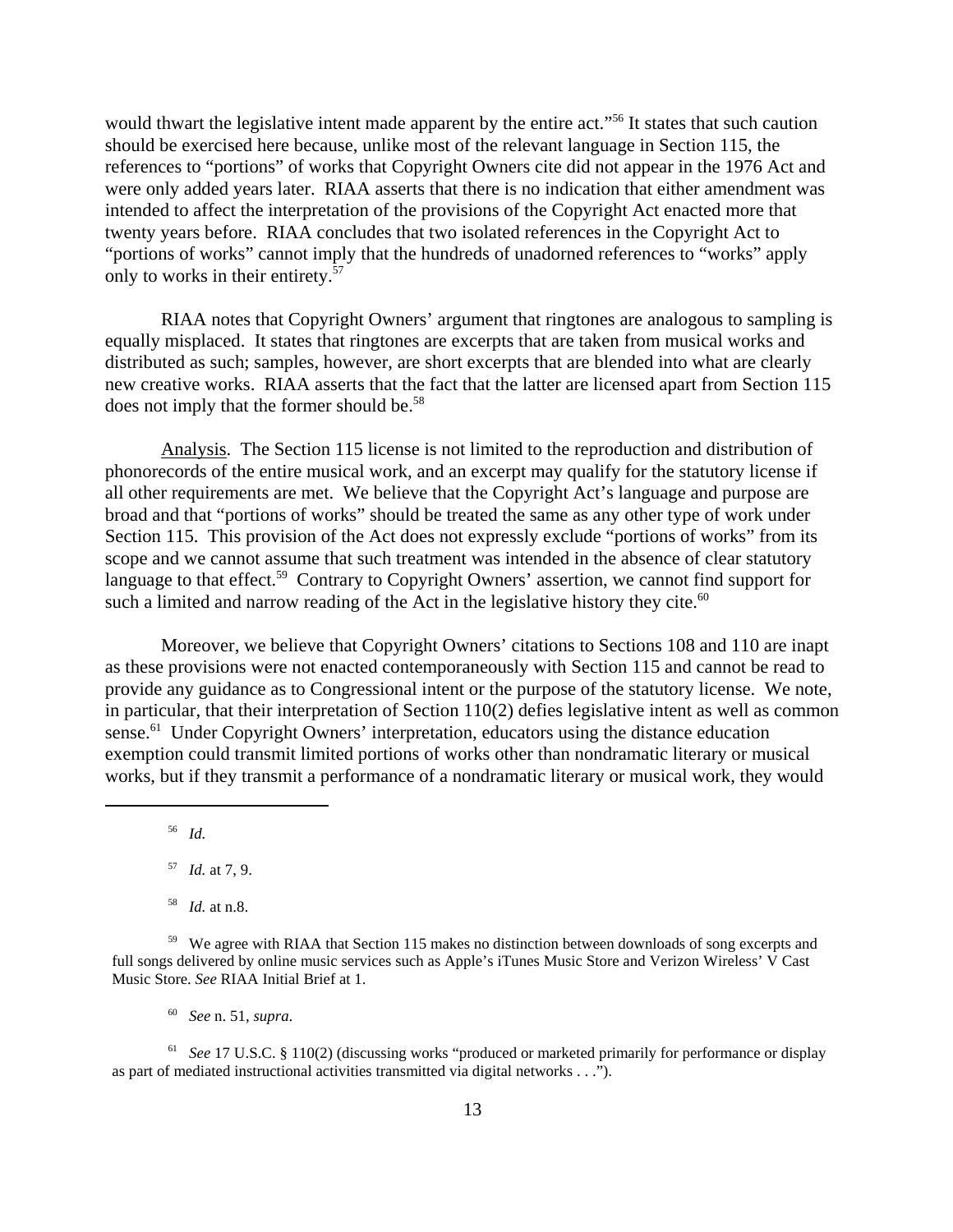have to transmit the entire work as a transmission of a portion of the work would not be permitted. Congress certainly did not intend this result.

We also find that Copyright Owners' reading of the Copyright Act, if adopted, would render certain provisions of the statute superfluous. For example, well-settled interpretation of and practice under Section 118 of the Act would be undermined if Copyright Owners' interpretation were correct. Under this provision, licensing agreements and related fees negotiated between noncommercial broadcasting entities and copyright owners of published nondramatic musical works are subject to ratesetting by the Copyright Royalty Board.<sup>62</sup> While Section 118 expressly refers to "works," it has been understood to include portions of works as well. For example, under 37 C.F.R. § 253.7(b)(3), which implements the rates set for the Section 118 statutory license, "a 'Concert Feature' shall be deemed to be the nondramatic presentation in a program of all *or part of* a symphony, concerto, or other serious work originally written for concert performance or the nondramatic presentation in a program of *portions* of a serious work written for opera performances."<sup>63</sup> (emphasis added). If we were to accept Copyright Owners' argument that the Act covers only full musical works, and not portions of musical works, then the Board could never set such rates pursuant to Section 253.7. This result, we believe, was not intended by Congress.

We also believe that Copyright Owners analogy to sampling is inapt. Sampling generally refers to the appropriation of sounds from an existing sound recording for transformative use along with other sounds in a new work. A mastertone, in contrast, is taken from a single work, in the form of an excerpt.

*Marketplace Developments*. According to Copyright Owners, the statutory license was instituted to ensure a market where none existed, but there is an active market for freely negotiated licenses already in place. They assert that the Register of Copyrights has stated that ringtones are a subject more appropriately left to market forces than government regulation and that "there is no need for Government to legislate what the parties can negotiate themselves."64 They state that Copyright Owners and record labels, recognizing that ringtones are not DPDs subject to the statutory license, have entered into voluntary license agreements granting the labels

<sup>62</sup> *See* 17 U.S.C. § 118. Section 118(d) gives public broadcasters permission to engage in certain "activities with respect to published nondramatic musical works and published pictorial, graphic, and sculptural works . . ." Under Section 118(d)(1), one of the activities is "the performance or display of a work." 17 U.S.C. §  $118(d)(1)$ .

<sup>63</sup> *See* 37 C.F.R. § 253.7(b)(3).

<sup>64</sup> Copyright Owners Initial Brief at 8, citing *Copyright Office Views on Music Licensing Reform*. Hearings Before the Subcomm. on Courts, the Internet, and Intellectual Property. House Comm. on the Judiciary, 109<sup>th</sup> Cong., at 20 (2005) (Statement of Marybeth Peters, Register of Copyrights).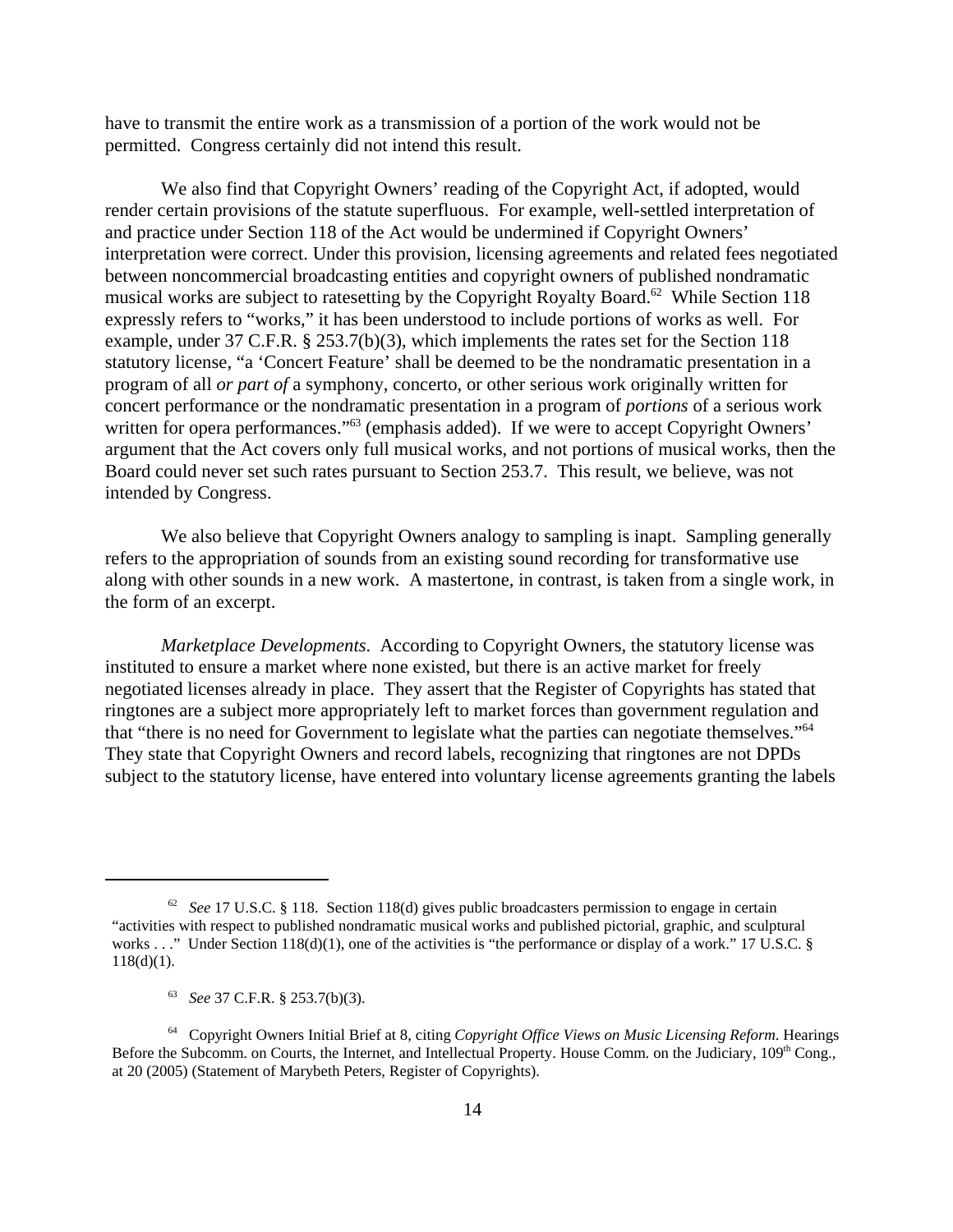the right to create ringtones at specified mutually-negotiated royalty rates.<sup>65</sup> Copyright Owners assert that these voluntary licenses provide further support that ringtones are outside the narrow scope of Section 115. They conclude that there exists a vibrant and growing market for ringtones, which makes it unnecessary and inappropriate to include ringtones within Section 115.<sup>66</sup>

According to RIAA, Copyright Owners mischaracterize current marketplace conditions and the Register's prior testimony, which, in any instance, are both irrelevant. RIAA asserts that the Register's testimony was in the context of an express legislative invitation to explore revision of the statute. The reform proposal presented by the Register, if adopted by Congress, would have repealed the statutory license and omitted from a successor licensing system the statutory treatment of "ringtunes" and certain other types of works. RIAA notes that the Register's reform proposal is not law, but Section  $115$  is.<sup>67</sup>

RIAA disputes Copyright Owners' claims that the purpose of the statutory license was to ensure a market where none existed and that the ringtone market is thriving. As to the former point, RIAA asserts that Section 115 was enacted to protect the market from a "great music monopoly," not to create a market.<sup>68</sup> With regard to the latter point, RIAA asserts that although the U.S. has the world's largest music market, the U.S. ringtone market represents only a fraction of worldwide sales, with the bulk of the market in Europe and Asia. Moreover, aside from the EMI agreement cited by Copyright Owners, there are no other major ringtone licensing agreements of importance. RIAA states that with tens of thousands of music publishers, the need to clear all these rights through negotiation is a burden on the market and it is not surprising that the U.S. offerings lag behind other parts of the world. RIAA concludes that some mastertone agreements are no substitute for the Section 115 license.<sup>69</sup>

In Reply, Copyright Owners reiterate that the market for ringtones is thriving and no compulsory license is needed to ensure its continued growth. The suggestion by RIAA that, absent compulsory licensing, music publishers will "prevent the commercialization" of ringtones is belied by the years of voluntary licensing of compositions by music publishers for such uses.<sup>70</sup>

69 *Id.* at 6-7.

 $<sup>65</sup>$  For example, Copyright Owners cite the November 1, 2004 Sony BMG/EMI Music Publishing</sup> Agreement that granted the former the right to create ringtones embodying EMI compositions.

<sup>66</sup> Copyright Owners Initial Brief at 4.

<sup>67</sup> RIAA Reply Brief at 4, citing *Music Licensing Reform*. Subcomm. on Intellectual Property, Senate Comm. on the Judiciary, 109<sup>th</sup> Cong. (July 12, 2005) (Statement of Marybeth Peters, Register of Copyrights).

<sup>68</sup> RIAA Reply Brief at 5, citing Melville B. Nimmer & David Nimmer, *Nimmer on Copyright* § 8.04[A] (2004).

 $70$  Copyright Owners Reply Brief at 15-16, citing Rudell and Rosini, (noting that U.S. ringtone sales in 2005 was approximately \$500 million).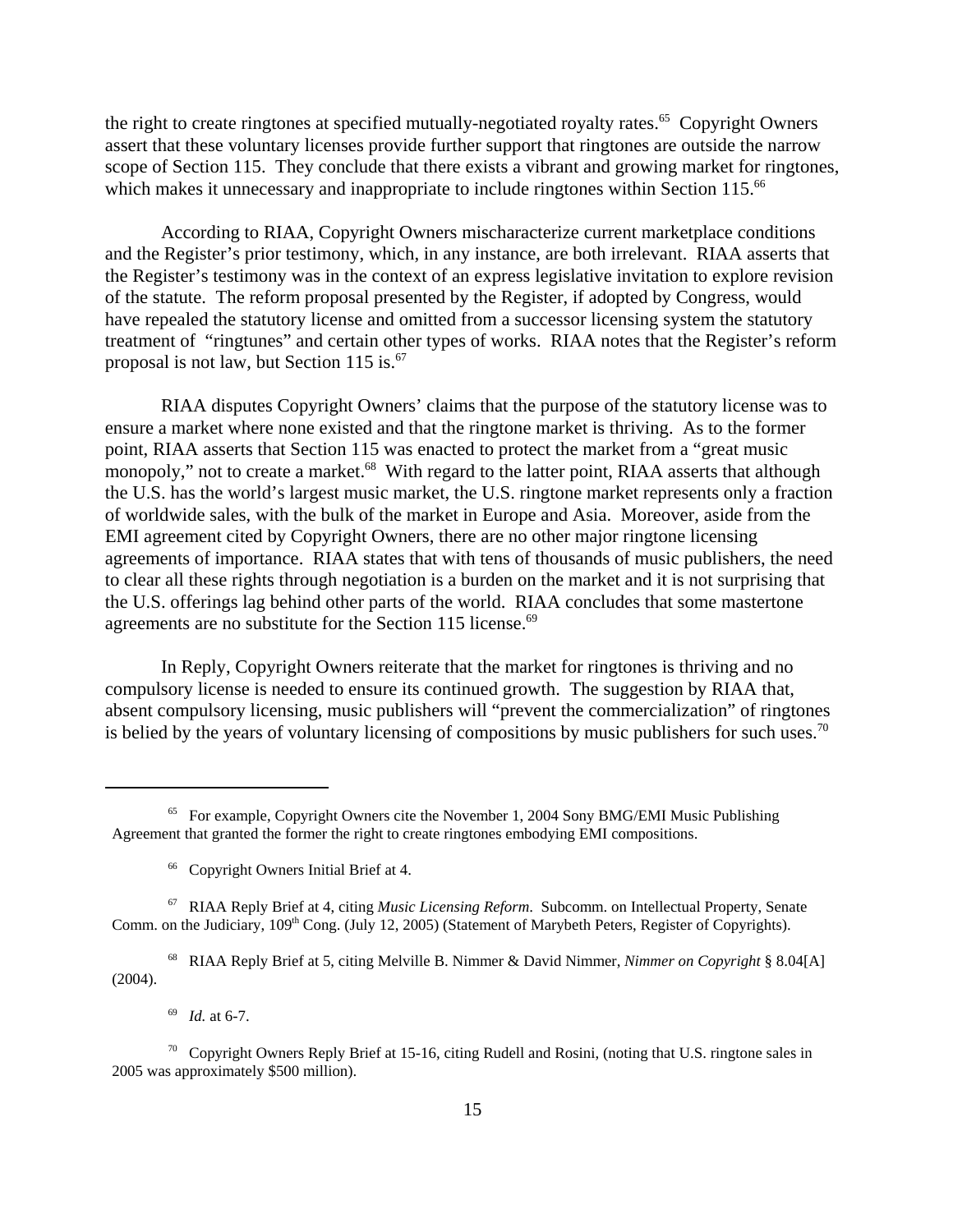Analysis. The general success, or lack thereof, of the marketplace for ringtones is not dispositive, or even necessarily relevant, in this analysis. Commercial negotiations involving the use of copyrighted works cannot annul the force and effect of existing law, unless Congress explicitly so states. We in fact note that, despite the existence of the Section 115 license, the vast majority of sound recordings are made pursuant to direct licenses from music publishers or the Harry Fox Agency rather than under the provisions of the statute. These commercial agreements, however, do not negate the existence of the statutory license. Moreover, reliance on the statements made by the Register of Copyrights is both inappropriate and inapt. These statements were proposals for revising the law, not interpretations of the existing regulatory regime.

# **V. Derivative Works**

*Section 115 and Derivative Works.* Section 101 of the Copyright Act defines a derivative work as a "work based upon one or more preexisting works, such as a translation, musical arrangement, dramatization, fictionalization, motion picture version, sound recording, art reproduction, abridgement, condensation, or any other form in which a work may be recast, transformed, or adapted. A work consisting of editorial revisions, annotations, elaborations, or other modifications, which as a whole, represent an original work of authorship, is a derivative work."<sup>71</sup> Congress used one defined term, "derivative work," to specify both that derivative works are protectable under Section 103 of the Copyright Act and that the copyright owner has the exclusive right to prepare derivative works under Section 106(2) of the Copyright Act.<sup>72</sup> According to the Act's legislative history, Section 115 exists to permit artists and record companies to create sound recordings, which are a type of derivative work.<sup>73</sup>

Copyright Owners generally assert that ringtones fall outside the ambit of the statutory license because they are derivative works. They argue that ringtones exceed the scope of the Section 115 license by infringing the copyright owners' exclusive right to prepare derivative works. They assert that Section 115 subjects only the rights to reproduce and distribute phonorecords of works to the statutory license, leaving derivative works outside its scope. Copyright Owners argue that ringtones fit squarely within the derivative work definition because

 $71$  17 U.S.C. § 101.

 $72$  Section 103 states that "the copyright in a compilation or derivative work extends only to the material contributed by the author of such work, as distinguished from the preexisting material employed in the work, and does not imply any exclusive right in the preexisting material." 17 U.S.C. § 103(b). Section 106 states that "[s]ubject to sections 107 through 122, the owner of copyright under this title has the exclusive rights to do and to authorize any of the following. . . (2) prepare derivative works based upon the copyrighted work. . ." 17 U.S.C. § 106(2).

<sup>73</sup> *See* H. R. Rep. No. 94-1476, at 108-09 (1976) (noting that a Section 115 license permits either the creation of a new sound recording or a duplication of an existing one with the consent of the sound recording copyright owner).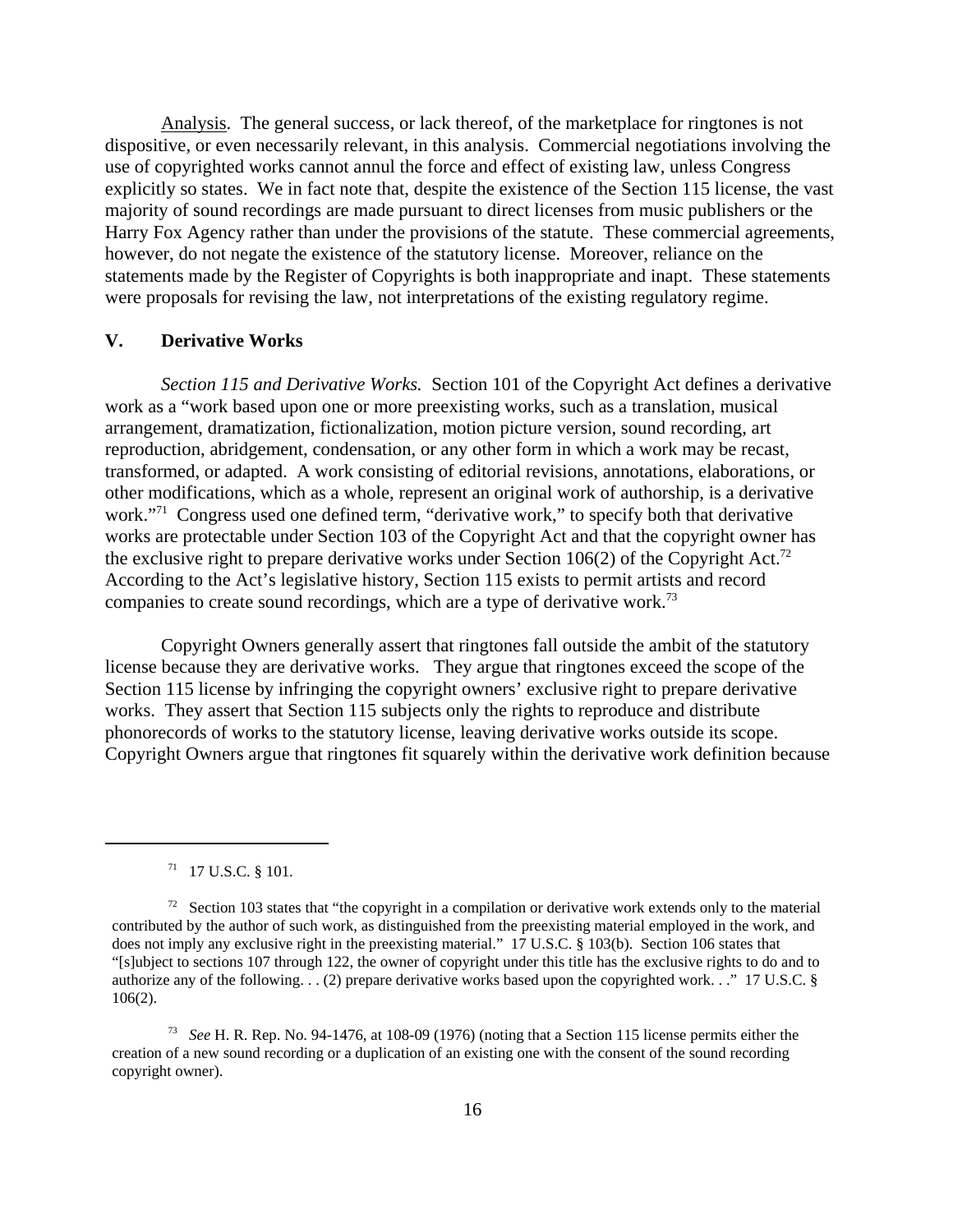they are based on pre-existing works, and typically reduce a three-to-five minute work to an abridged ten-to-thirty second work.<sup>74</sup>

RIAA asserts that the legal tests for protection of derivative works and infringement of the derivative work right are identical and, in any event, require originality.<sup>75</sup> It states that "[F]or the derivative work right to be infringed, the defendant must have created a derivative work, and for the derivative work to have been created, the Act requires the contribution of expressive content capable of standing on its own as a copyrightable work.<sup>76</sup> RIAA cites a string of precedent to support its position that derivative works must be original to be afforded copyright protection.<sup>77</sup> RIAA states that for mastertones, the trivial action of copying a clip from an existing sound recording does not stand on its own as meriting copyright protection.<sup>78</sup> RIAA also asserts that there is no precedent in copyright law for the proposition that every partial reproduction of a work constitutes a separate derivative work.<sup>79</sup> RIAA concludes that ringtones are nothing more than partial copies that lack sufficient originality to be protected as derivative works or to infringe the derivative works right. RIAA concludes that because ringtones do not fit under the definition of

75 RIAA Initial Brief at 11, citing *Feist Publ'ns, Inc. v. Rural Tel. Serv. Co.*, 499 U.S. 340, 346 (1991) ("Originality is a constitutional requirement.").

76 *Id.* at 11-12, citing 2 Paul Goldstein, *Copyright* § 7.3 (3d ed. 2005).

77 *See id.* at 12-14, 20, citing *Woods v. Bourne Co.*, 60 F.3d 978, 989 (2d Cir. 1995)(holding that a musical work must have "substance added making the piece to some extent a new work" and that only the "addition of such new material would entitle the creator to a copyright on the new material."); *Lee v. Deck the Walls, Inc*., 925 F. Supp. 576 (N.D. Ill 1996), *aff'd on other grounds sub nom.*, *Lee v. A.R.T. Co.*, 125 F.3d 580 (7<sup>th</sup> Cir. 1997)(holding that notecard art image deposited on tile and covered with epoxy is not copyrightable because the work does not contain any original artistic expression); *Peker v. Masters Collection*, 96 F. Supp. 2d 216 (E.D.N.Y. 2000) (holding that an oil painting reproduction, made by transfer of a copy of a copyrighted painting from a poster to a canvas with the addition of resin to create a brushed-on look of the original was not a derivative work because there was no originality that would be considered copyrightable); *Precious Moments, Inc. v. La Infantil, Inc.*, 971 F. Supp. 66, 67 (D. Puerto Rico, 1997) (stating that originality is required for a derivative work to be copyrightable).

78 *Id.* at 2.

79 *Id.* at 10, citing *Nimmer on Copyright* § 8.09[A] (noting that no reported case finds the holder of a reproduction license barred from making trivial changes to a work even without a separate license to make derivative works).

<sup>&</sup>lt;sup>74</sup> Copyright Owners Initial Brief at 12-13. Copyright Owners note that the Copyright Board of Canada recently observed in a proceeding to set the rates for ringtones that "mastertones are created by taking an actual segment of a sound recording after determining which number of seconds out of a work will be most appropriate for the market." *Id.,* citing Copyright Board of Canada, Collective Administration of Performing Rights and of Communications Rights, *Statement of Royalties to be Collected by SOCAN for the Communication to the Public by Telecommunication, In Canada, of Musical or Dramatico-Musical Works*, Tariff No. 24-Ringtones (2003-2005) (Aug. 18, 2006) at 13. In response, RIAA notes that this statement by the Copyright Board confirms its supposition that the selection of a mastertone from the underlying musical work is a "trivial omission." RIAA Reply Brief at n. 10.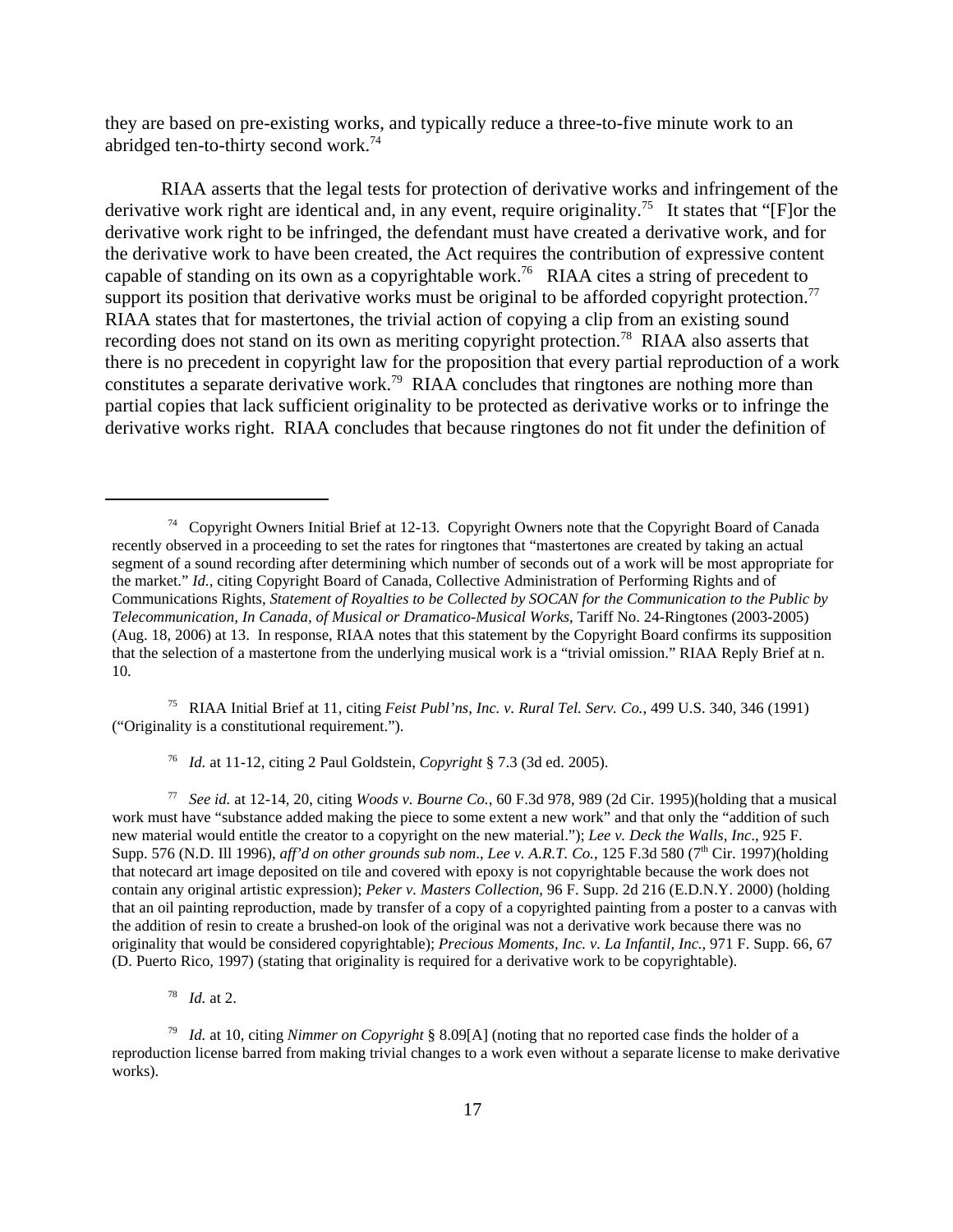derivative works in Section 101 of the Act, the making of a ringtone cannot be excluded under Section 115 on this basis.

 Analysis. As an initial matter, we agree with Copyright Owners' assertion that Section 115, by its terms, concerns only the rights to reproduce and distribute phonorecords of works, leaving derivative works outside its confines. Thus, consideration of the derivative work right is important only to the extent that a ringtone which is adjudged to be a derivative work cannot be licensed under Section 115. To be considered a derivative work, a ringtone must exhibit a degree of originality sufficient enough to be copyrightable.<sup>80</sup> With regard to the appropriate legal test regarding copyrightability, we believe that *Feist* is controlling precedent here.<sup>81</sup> In *Feist*, the Supreme Court observed that "as a constitutional matter, copyright protects only those constituent elements of a work that possess more than a *de minimis* quantum of creativity," and that there can be no copyright in work in which "the creative spark is utterly lacking or so trivial as to be virtually nonexistent."82 As illustrated below, there are ringtones that may be considered derivative works because they exhibit a degree of originality and creativity. However, there are many other ringtones that would not be considered derivative works because they exhibit only trivial changes from the underlying work. Those ringtones would not be considered derivative works and would be within the scope of the statutory license.

*Court Precedent.* Copyright Owners argue that caselaw compels a conclusion that ringtones are derivative works. They argue that ringtones satisfy any creativity requirement for the copyrightability of a derivative work. $83$  They additionally argue that the selection process involved in the creation of ringtones meets the creativity standard for copyrightability under

<sup>&</sup>lt;sup>80</sup> We recognize that in one sense, every ringtone will be a derivative work, in that every sound recording of music is a derivative work; the underlying work is the musical composition itself. *See* H. R. Rep. No. 94-1476, at 108-109 (1976) The issue before us is not whether a ringtone is a derivative work; by definition it is. Rather, the question is whether a musical composition as recorded in a ringtone infringes the derivative work right in the original musical composition. When we refer to ringtones as "derivative works" in this Memorandum Opinion, we are referring not to the sound recording, but to the musical composition recorded in the ringtone. *See also*, n. 8, *supra*.

<sup>81</sup> *Feist Publ'ns, Inc. v. Rural Tel. Serv. Co.*, 499 U.S. 340 (1991). Original, as the term is used in copyright, means that: (1) the work was independently created by the author (as opposed to copied from other works); and (2) it possesses at least some minimal degree of creativity. *Id.* at 345. When we refer to "originality" in this Memorandum Opinion, we are referring not to independent creation, but to creativity.

<sup>82</sup> *Id.* at 359, 363; *see also Woods v. Bourne Co.*, 841 F. Supp. 118, 122 (S.D.N.Y. 1994) (quoting *Fred Fisher, Inc. v. Dillingham*, 298 F. 145, 148 (S.D.N.Y. 1924) (holding that a derivative work must be "substantially a new and original work, not a copy of a piece already produced, with additions and variations, which a writer of music with experience and skill might readily make").

<sup>83</sup> Copyright Owners Reply Brief at 8, citing *Video Pipeline, Inc. v Buena Vista Home Entm't*, *Inc.* 192 F. Supp. 2d 321 (D.N.J. 2002), *aff'd on other grounds*, 342 F.3d 191 (3d Cir. 2003); *Yurman Design, Inc. v. PAJ, Inc*., 262 F.3d 101, 109 (2d Cir. 2001) (stating that "Under the Constitution and by statute, copyright validity depends upon originality"), citing *Feist Publ'ns, Inc. v. Rural Tel. Serv. Co.*, 499 U.S. 340, 345 (1991).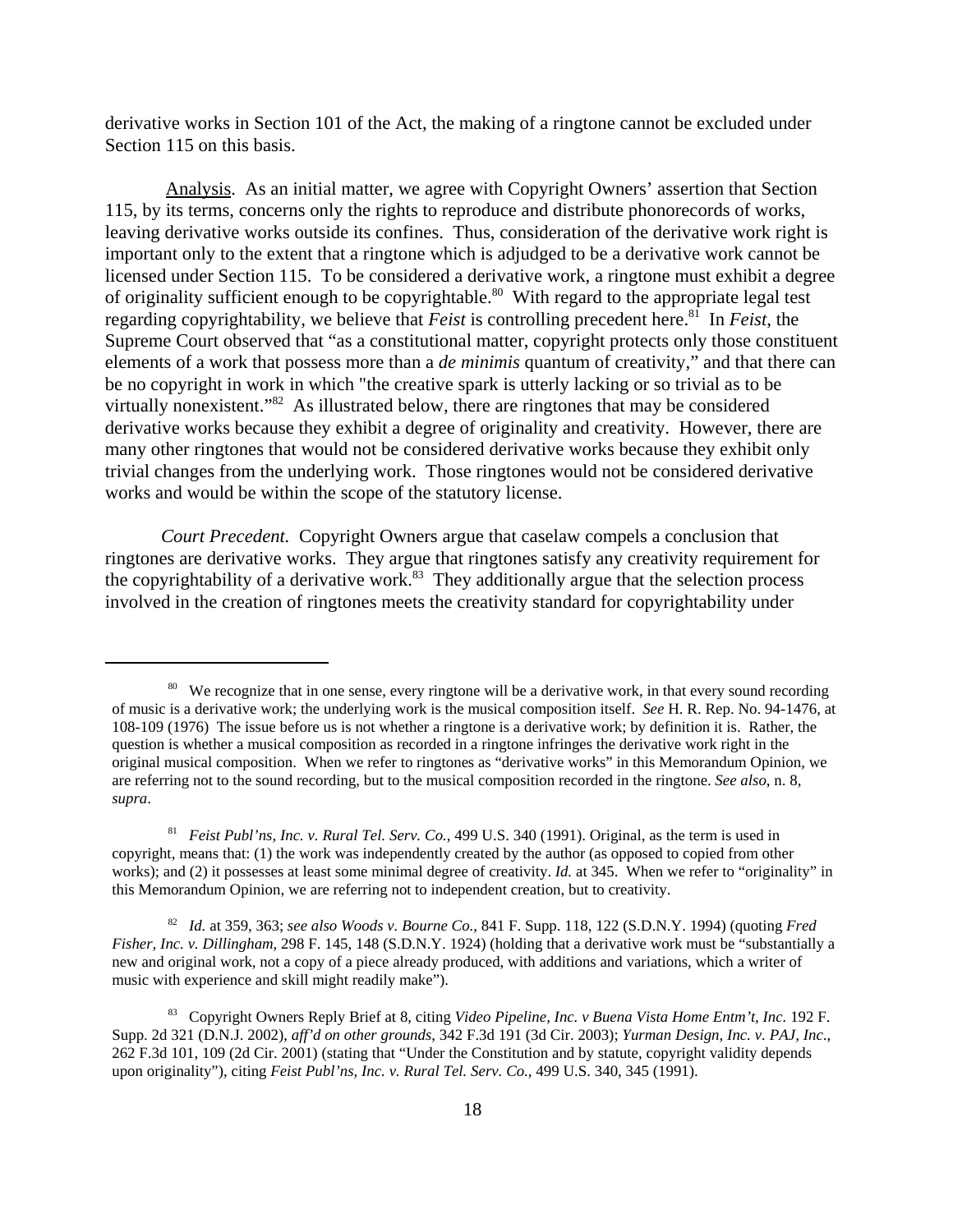settled law.<sup>84</sup> Copyright Owners also assert that the courts have routinely held that shortened versions of a variety of different copyrighted works constitute derivative works under the Copyright Act. They note, for example, that courts have found that clips from full-length copyrighted works, such as movie trailers, constitute derivative works.<sup>85</sup>

 RIAA cites cases contrary to Copyright Owners' position. For example, it cites precedent holding that the use of copyrighted music excerpts in the background of a television show did not infringe the derivative work right because the inclusion of the music did not create a new derivative work that warrants copyright protection.<sup>86</sup> It also refers to another case where the district court denied a claim that adding local commercials to rental videos was an infringement of the derivative work right because there was no evidence that "the mere addition of a commercial to the front of a videocassette recasts, transforms, or adapts the motion picture in what could represent an original work of authorship."<sup>87</sup> Relying on the district court's determination in *Agee* that copying an excerpt of a musical work does not infringe the derivative work right, RIAA argues that the creation of a ringtone does not infringe the exclusive right to prepare derivative works of the underlying musical work.<sup>88</sup>

RIAA argues that the cases involving the creation of unauthorized trailers through editing and condensing of motion pictures are inapt. According to RIAA, such cases involve claims of unauthorized reproduction, and that is a sufficient basis on which to decide them. Moreover, in the few instances where those cases address the derivative work right, they point in conflicting

85 Copyright Owners Initial Brief at 13, citing *Video Pipeline, Inc. v. Buena Vista Home Entm't, Inc.*, 192 F. Supp. 2d 321, 330 (D.N.J. 2002), *aff'd on other grounds*, 342 F.3d 191, 197 (3rd Cir. 2003); *John Lamb d/b/a Alpha Production v. Michael Starks 3D TV Corp.*, 949 F. Supp. 753, 755-56 (N.D. Cal. 1996)(finding that use of a portion of a full length movie to create a trailer, without permission, was infringing and not fair use).

86 *See* RIAA Initial Brief at 15, citing *Agee v. Paramount Commc'ns, Inc*, 853 F. Supp. 778 (S.D.N.Y. 1994), *aff'd in part rev'd in part on other grounds*, 59 F.3d 317 (2d Cir. 1995) (holding that "copying a sound recording for use in a broadcast television program does not create a derivative work which warrants protection under the Copyright Act of 1976"). The Second Circuit found it unnecessary to reach the derivative works question. *See id.* at 324 (stating that "Although the interspersing and abridgement of a sound recording may not, strictly speaking, involve sampling or amount to the traditional creation of a derivative work, such use of a recording appears to fall within the language of section 114(b), perhaps constituting a rearrangement or alteration in sequence. We need not determine the extent to which the recording was altered, however, because the finding that Paramount created a derivative work is unnecessary to a finding of infringement in light of Paramount's reproduction of Agee's recording.).

87 *See id.* at 14, citing *Paramount Pictures Corp. v. Video Broad. Sys., Inc*., 724 F. Supp. 808, 821 (D. Kan. 1989).

88 *Id.* at 8, 15.

<sup>&</sup>lt;sup>84</sup> *Id.*, citing *U.S. Payphone, Inc. v. Executives Unlimited of Durham, Inc., 18 U.S.P.Q. 2d 2049, at \*8 (4<sup>th</sup>)* Cir. 1991) (finding that a section of a reference guidebook was a protectable compilation because the author collapsed voluminous tariff information into an easily usable guidebook); *Caffey v. Cook*, 409 F. Supp. 2d 484, 497 (S.D.N.Y. 2006) (finding a protectable compilation in the selection and ordering, for a musical show, of thirty two songs from a universe of possible musical compositions based on the compiler's sense of musicality).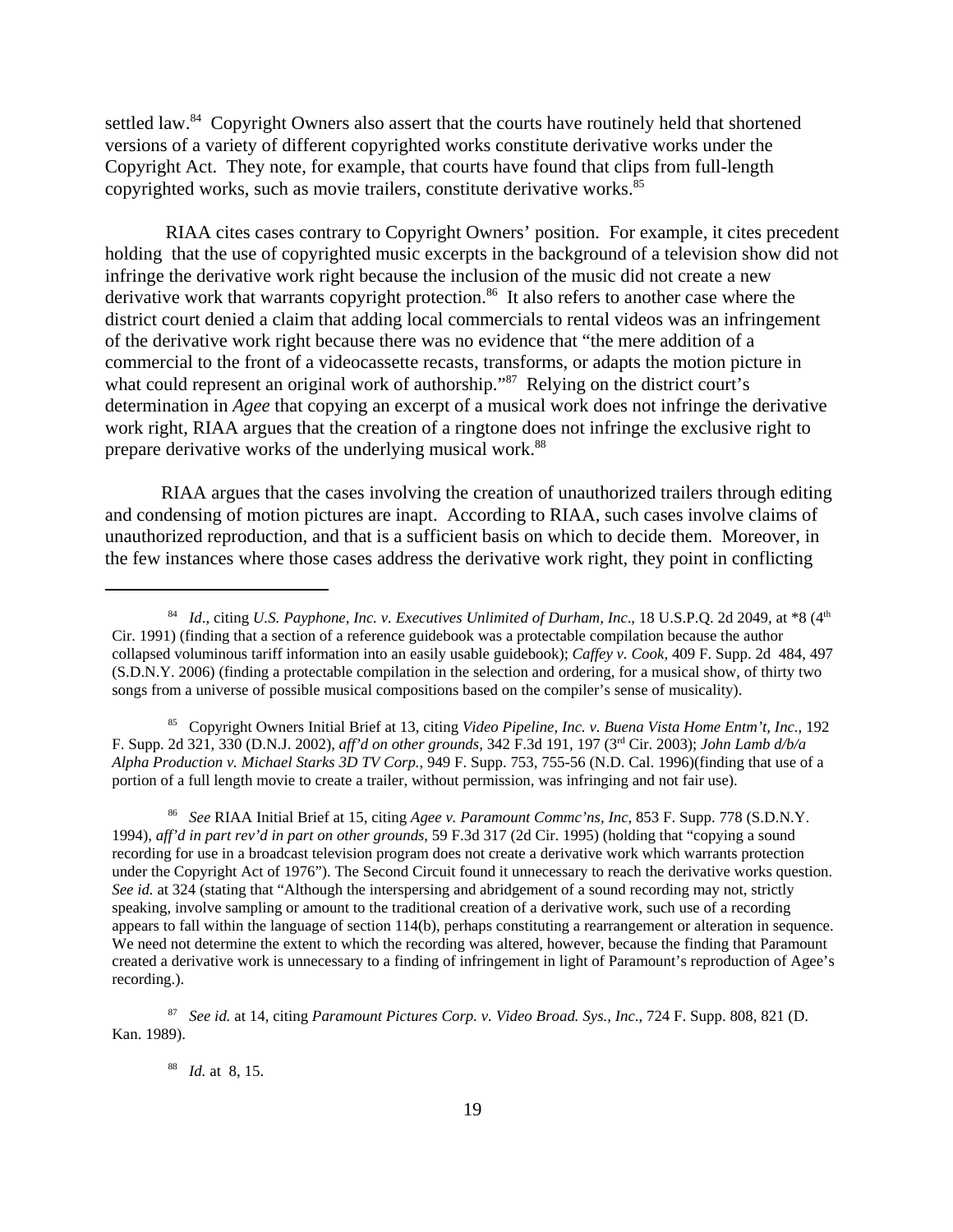directions depending on whether or not the court follows Ninth Circuit precedent.<sup>89</sup> RIAA argues that the Register should decline to follow the Ninth Circuit's holding that the derivative work right may be infringed without a finding of originality. RIAA explains that in the Ninth Circuit, all one must show to prove infringement of the derivative work right is substantial similarity between the derivative work and the underlying work and that, under this reasoning, there is no legal distinction between infringing the reproduction right and infringing the derivative work right.<sup>90</sup> RIAA submits that such an interpretation is wrong because it is contrary to the plain language of the statute and contrary to the weight of authority.<sup>91</sup> RIAA states that, in any event, the trailer cases are of marginal relevance here because they involve a greater degree of editorial judgment than copying a single clip for distribution as a mastertone or other typical commercial ringtone.

Copyright Owners assert that to the extent there is a dispute among the circuits as to whether creativity sufficient for copyright protection is required for a work to be a derivative work for purposes of infringement, that dispute is not appropriate for resolution by the Register and is, in any event, irrelevant to the Register's analysis here since ringtones satisfy the test for creativity in any circuit. $92$ 

Analysis. Given the wide range of ringtones available in the marketplace, and understanding that a derivative work analysis is factually intensive, our task here is not to provide a comprehensive analysis of the caselaw. However, we do need to address whether a musical excerpt, in the form of a ringtone, is a derivative work because it is a central issue in this proceeding. First, consideration of the derivative work right issue is important to the extent that a ringtone which is adjudged to be a derivative work cannot be licensed under Section 115. Second, we agree with RIAA that the Ninth Circuit's more lenient test for infringement of derivative works, which seemingly ignores the originality requirement, appears to be in error as it

<sup>89</sup> *Id.* at 15, comparing *Clean Flicks of Colo. v. Soderbergh*, 433 F. Supp. 2d 1236, 1242 (D. Colo. 2006) (holding that "family friendly" edited versions of movies "are not derivative works and do not violate § 106(2)") with *Video Pipeline, Inc. v. Buena Vista Home Entm't, Inc.*, 192 F. Supp. 2d 321, 330 (D.N.J. 2002), *aff'd on other grounds*, 342 F.3d 191 (3d Cir. 2003).

<sup>&</sup>lt;sup>90</sup> RIAA cites *Mirage Editions, Inc. v. Albuquerque A.R.T. Co.*, 856 F. 2d 1341 (9<sup>th</sup> Cir. 1988) where the Ninth Circuit affirmed a district court finding that mounting legally purchased copies of copyrighted artworks on ceramic tiles infringed the right to prepare derivative works. The court found that appellant "made another version" of the artwork that amounted to the preparation of a derivative work because it " recast or transformed the individual images by incorporating them into its tile-preparing process." This decision has been followed in subsequent cases within the Ninth Circuit. *See, e.g., Micro Star v. Formgen, Inc.,* 154 F.3d 1107, 1112 (9<sup>th</sup> Cir. 1998); *Sobhani v. Radical Media, Inc*., 257 F. Supp. 2d 1234 (C.D. Cal. 2003). *See id.* at 16-17.

<sup>&</sup>lt;sup>91</sup> *Id.* at 16. In its Reply Brief, RIAA again argues that mastertones and other typical commercial ringtones are not derivative works. It states that the cases cited by Copyright Owners all rely on Ninth Circuit precedent, and given that it is the lone Federal circuit in holding that there is a more lenient test for infringement of derivative works, that approach should be rejected. RIAA Reply Brief at 11.

 $92$  Copyright Owners Reply Brief at n. 13.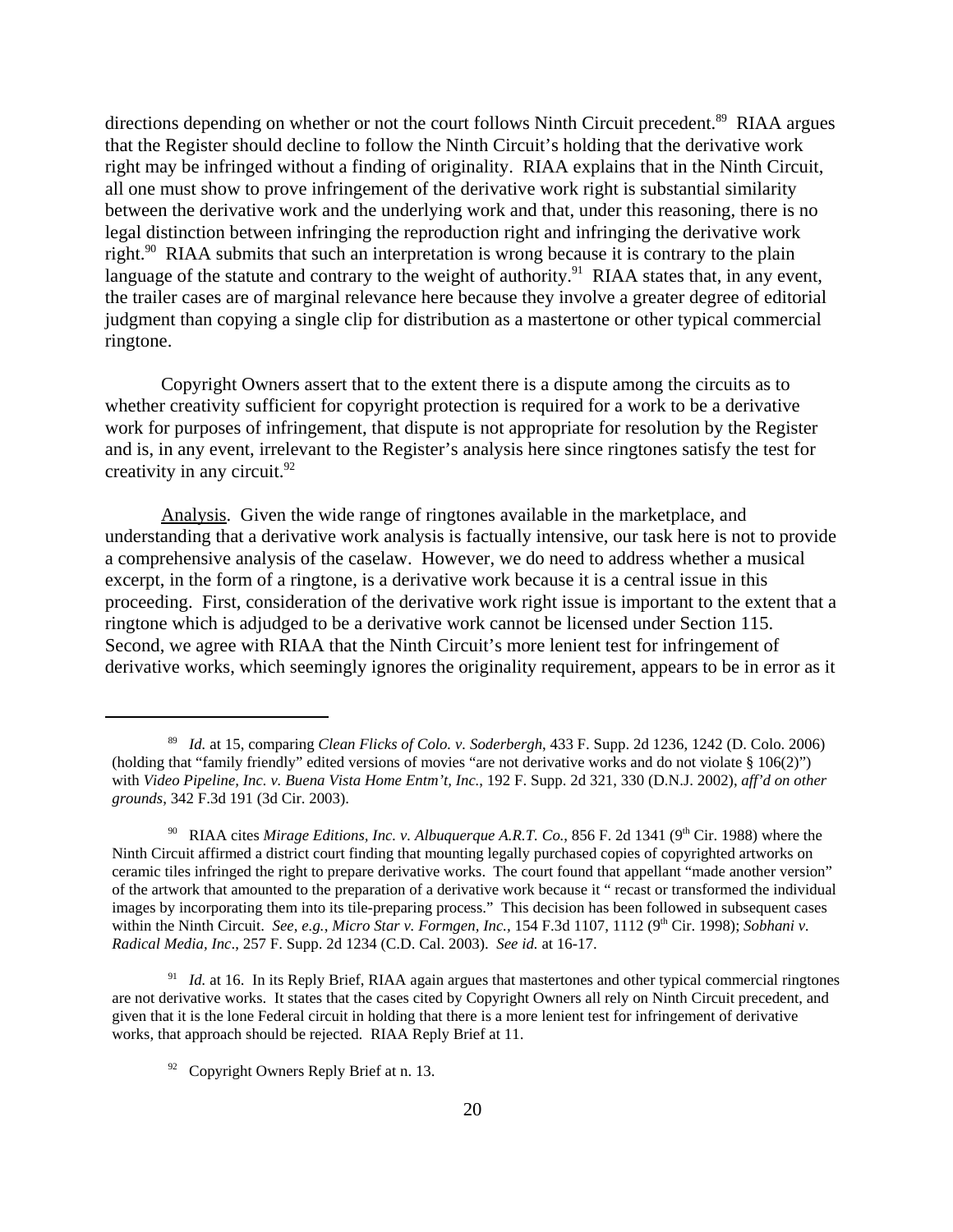runs contrary to all other Circuit Court precedent.<sup>93</sup> Third, we agree with RIAA that reliance on derivative works precedent involving movie trailers, such as *Video Pipeline, Inc.*, is inapt because the creating and editing process involved in making those trailers required much more originality than simply shortening an existing musical work to create a ringtone.94 Fourth, *Woods v. Bourne* is guiding precedent for determining the derivative work right in musical compositions.<sup>95</sup> Under *Woods*, an excerpt of a musical work made into a ringtone without original embellishments likely would not be considered a derivative work because nothing of substance has been added and the ringtone is merely a copy of a work (albeit a portion) already produced, without additions or variations. Fifth, as for those mastertones that contain new words in the lyrics not found in the underlying musical works, we draw no conclusions based on precedent because they involve factual issues and potentially close questions that need not be resolved here. A court of competent jurisdiction would be the appropriate forum to make the necessary determinations.

*Copyright Office Precedent.* The Copyright Office has made certain pronouncements as to the registrability of derivative works in sound recordings and other works in various publications. For example, Section 408.07 of Compendium II of Copyright Office Practices states that "An abridgement of a musical work may be registrable provided that there is a substantial amount of selectivity, for example, more than merely omitting a section from the beginning or end." Copyright Office Circular No. 14 (2006), *Copyright Registration for Derivative Works*, states that "When the collecting of preexisting material that makes up the compilation is a purely mechanical task with no element of editorial selection or when only a few minor deletions constitute an abridgment, copyright protection for the compilation or abridgment

<sup>93</sup> We note that there is widespread disapproval of the Ninth Circuit's approach to derivative works. *See*, *e.g., Lee v. A.R.T,* 125 F.3d 580, 582 (7<sup>th</sup> Cir. 1997) (noting that if the Ninth Circuit is "right about what counts as a derivative work, then the United States has established through the back door an extraordinarily broad version of the authors' moral rights."); *Precious Moments, Inc. v. La Infantil, Inc.*, 971 F. Supp. 66, 69 (D. Puerto Rico 1997) (agreeing with the Seventh Circuit that *Mirage* and its progeny read the originality requirement out of the definition of derivative works and "open[s] the door for the most trivial modifications to generate an infringing derivative work."); *Goldstein* § 5.3 at 5:81-82; *Nimmer on Copyright* § 3.03. Although Copyright Owners assert that "to the extent that there is a dispute among the circuits as to whether creativity sufficient for copyright protection is required for a work to be a derivative work for purposes of infringement, that dispute is not appropriate for resolution by the Register," the positions taken by the parties on this issue require the resolution of that issue. Having concluded that many ringtones do not exhibit sufficient creativity to qualify for copyright protection as derivative works, it is necessary to determine whether the derivative work right nevertheless could be infringed by making and distributing such ringtones.

<sup>&</sup>lt;sup>94</sup> There are marked differences between the making of ringtones and the making of movie trailers in the cited cases. For example, the trailers at issue in *Video Pipeline* were 120 seconds in length and included the display of the movie studio's trademark, title of the motion picture, and two or more scenes from the film. *See* 342 F.3d at 195. In any event, the Third Circuit found that the trailers at issue were essentially copies of the original work that lacked "any significant transformative quality" and any "creative ingenuity." *Id*. at 199-200. The trailer at issue in *John Lamb*, another case cited by Copyright Owners, was 2 minutes and 40 seconds in length and included individual images and scenes, among other things. Further, the original trailer was transformed into a 3-D format for use with specially engineered eyeglasses. *See* 949 F. Supp. at 755.

<sup>95</sup> *See* n. 77, 82, *supra*.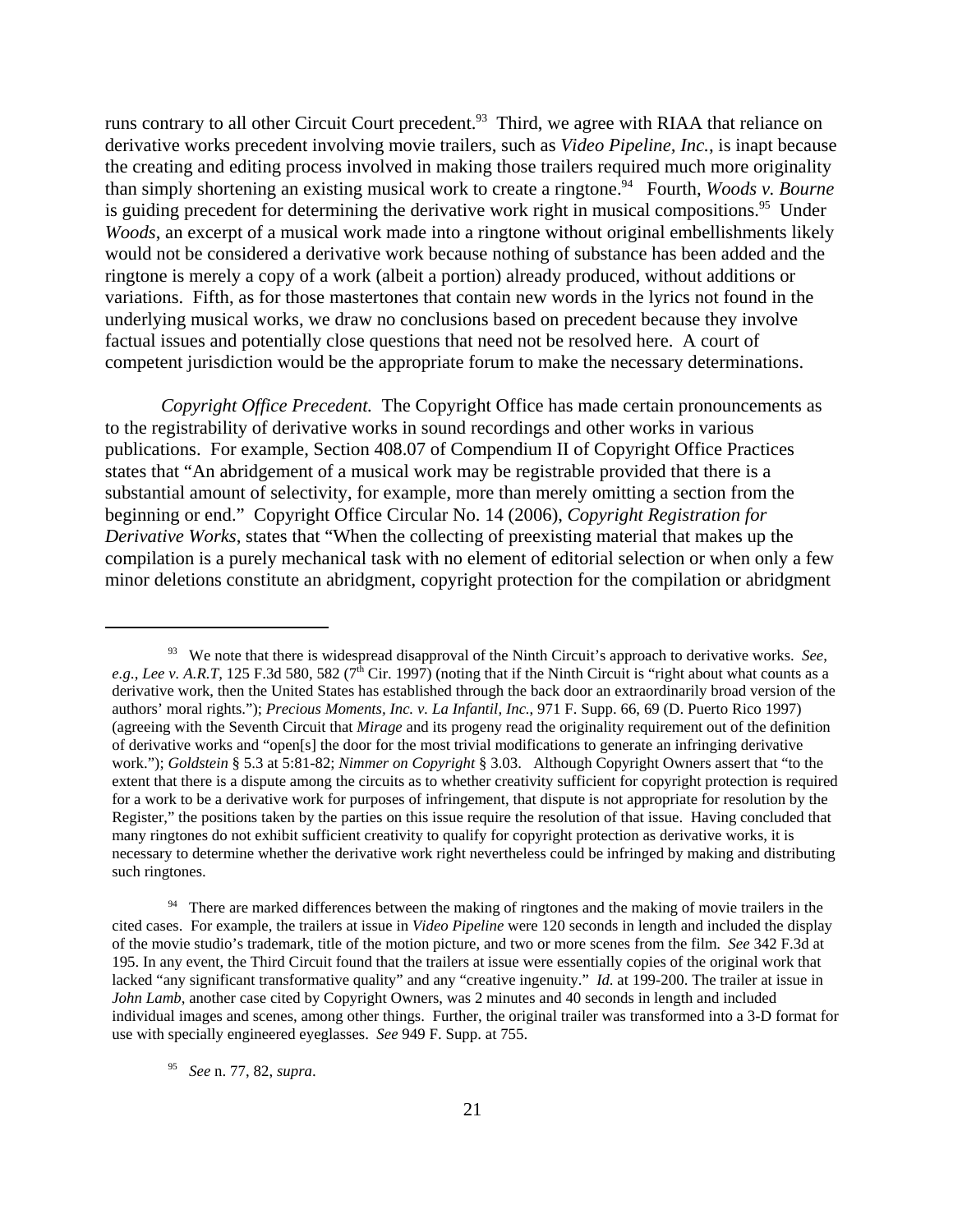as a new version is not available." Copyright Office Circular No. 56 (2006), *Copyright Registrations for Sound Recordings*, states, in part that "[I]f only a few slight variations or purely mechanical changes (such as declicking or remastering) [of a work] have been made, registration is not possible."

RIAA argues that mastertones and other typical commercial ringtones do not stand on their own as separately copyrightable works under the Copyright Office's interpretations. RIAA cites Section 408.07 of the Compendium II of Copyright Office Practices as support for its argument.<sup>96</sup> RIAA argues that a partial copy of a commercial sound recording distributed as a mastertone or a partial copy of a musical work distributed as a monophonic or polyphonic ringtone is not separately protectable as a derivative work under Copyright Office standards.<sup>97</sup> To the extent that it may be desirable to make technical adjustments to the commercial sound recording to improve playability on phones, RIAA asserts that process is in the nature of remastering and would not affect the underlying musical work.<sup>98</sup>

As for RIAA's reliance on Copyright Office precedent, Copyright Owners refer to Copyright Office Circular No. 14 which states that "a few minor deletions" to a work will not suffice for a work to be protectable as a derivative work. Copyright Owners respond that ringtones do not involve the mere omission of portions of a work, but involve the creative selection of portions of a work and often more. They assert that the process used to construct a thirty second ringtone from a three-to-five minute work involves the "substantial amount of selectivity" acknowledged by the Copyright Office to suffice for the creation of a protectable work.

Analysis*.* The Copyright Office documents, noted above, are instructive.We note that the Circulars are designed to inform members of the public about how to register works with the Copyright Office offering guidelines for instructional purposes. The Compendium, generally used by the Copyright Office staff, serves as an internal manual detailing what works are copyrightable, and therefore registrable. Here, the cited materials are based on, and to a large extent, mirror judicial precedent on the subject of derivative works. Essentially, making "minor deletions" or "slight variations" to an original work will not result in the creation of a derivative work because there is no originality involved in the new work. Using the cited materials as references, then, the Copyright Office would refuse registration of a mastertone that is merely an excerpt of a full musical work because the new work lacks the requisite originality.

*Examples in the Record.* Copyright Owners state that creating ringtones involves making alterations to the underlying work that require skill, judgment, and creativity. According to Copyright Owners, all ringtones require the exercise of creative judgment in determining the

<sup>96</sup> Compendium II of Copyright Office Practices, § 408.07 (1984).

<sup>&</sup>lt;sup>97</sup> RIAA Reply Brief at 13.

<sup>98</sup> RIAA Initial Brief at 21.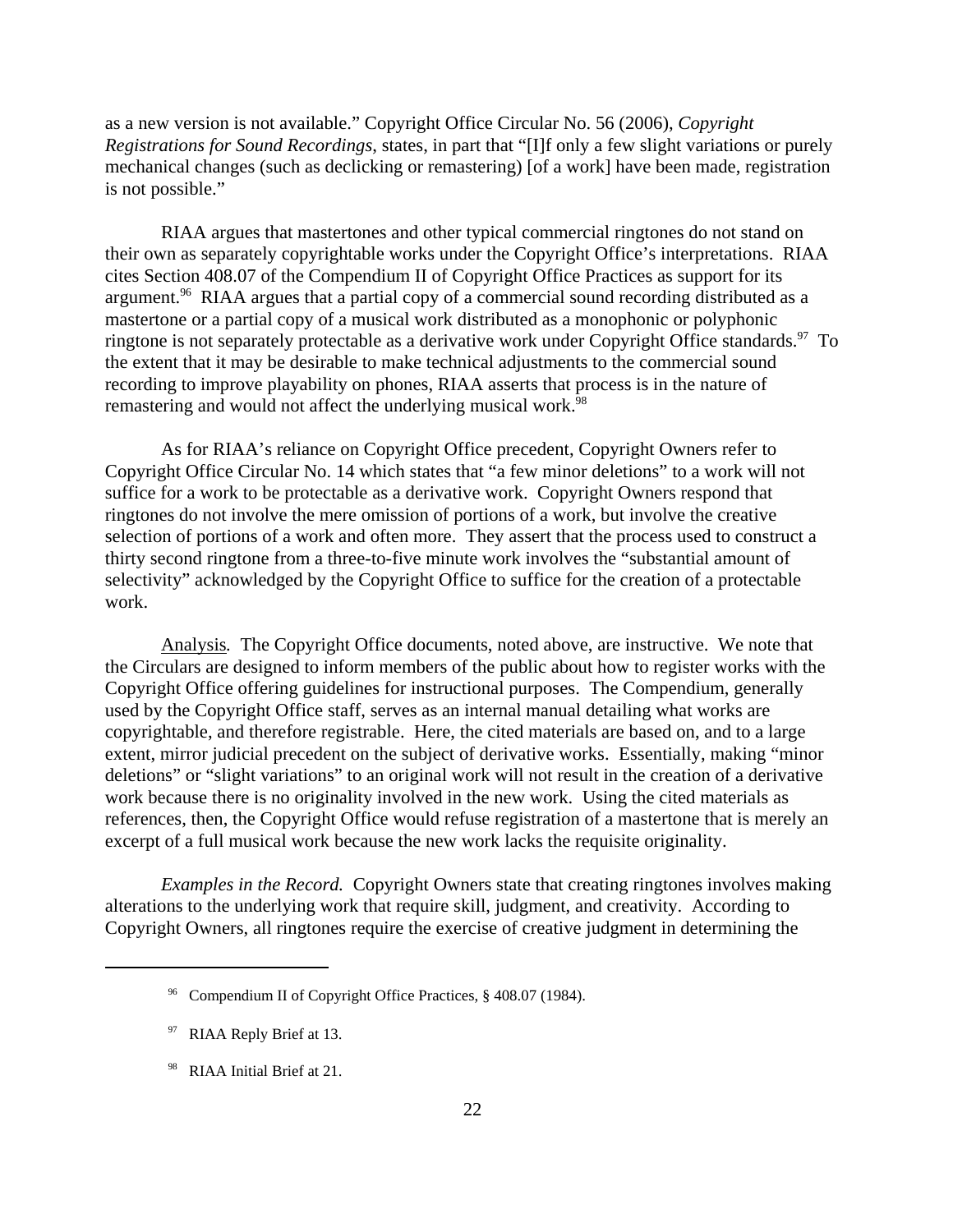points in the composition where the ringtone should begin and end so as to maximize appeal to consumers. They state that the decision as to what portion of a work to use in the ringtone is not trivial; shorter ringtones are sometimes designed to "loop" to achieve the appropriate length to function as a ringer, with the result that a musical phrase is repeated in a sequence unintended by the author of the work. They add that other mastertones involve the addition of new lyrics, spoken-word interludes, and other material designed to enhance sales. Copyright Owners conclude that, for a derivative work to be copyrightable under the copyright laws, the "requisite level of creativity is extremely low" and the alterations of ringtones in the manner described meet this test.99

RIAA disagrees and asserts that ringtones are nothing more than partial copies that lack sufficient originality to be protected as derivative works or to infringe the derivative works right. It states that copying a clip to distribute as a ringtone does not involve the addition of any new material. RIAA argues that because the definition of the term "derivative work" applies to both protection and infringement, and because the definition requires originality in both contexts, copying a single short clip from a sound recording and/or musical work to distribute as a mastertone or other ringtone does not meet the requirements for copyright protection as a derivative work or infringement as a derivative work.<sup>100</sup> RIAA has submitted, into the record, a CD with relevant examples of mastertones, that are simply partial copies of the underlying musical work.

In their Reply Brief, Copyright Owners reiterate that the creation of ringtones involves substantial creativity and that ringtones do not only feature the hook of a particular musical work. Moreover, they assert, there is no such thing as a "typical commercial ringtone," as RIAA seems to suggest. Rather, they vary in kind and length. They note the following examples: (1) the ringtone for Leonard Cohen's "Everybody Knows" recording comprises nine seconds of the approximately five and a half minute full length work and the ringtone commences seven seconds into the song; (2) Britney Spears " . . . Baby One More Time" ringtone consists of a fifteensecond snippet of the recording that begins two and half minutes into the three and a half minute song; and (3) the mastertone for Jay Z's "Change Clothes," consists of excerpts of two separate hooks repeated twice (even though these hooks are separated in the full-length song by other musical content), and then these two snippets are further repeated if the caller fails to answer the phone. Copyright Owners also note that some songs result in multiple ringtones, each focusing on different elements of the same underlying composition. They state, for example, that the Bubba Sparxx/Ying Yang Twins hit, "Ms. New Booty," has spawned two ringtones–one featuring the lyric "I found you"and the other emphasizing the lyric "get it right."101

<sup>99</sup> Copyright Owners Initial Brief at 14-15, citing *Yurman Design, Inc. v. PAJ, Inc*., 262 F.3d 101, 109 (2d Cir. 2001) (quoting *Feist*, 499 U.S. at 345).

<sup>100</sup> RIAA Initial Brief at 19-20.

<sup>&</sup>lt;sup>101</sup> Copyright Owners Reply Brief at 5-6.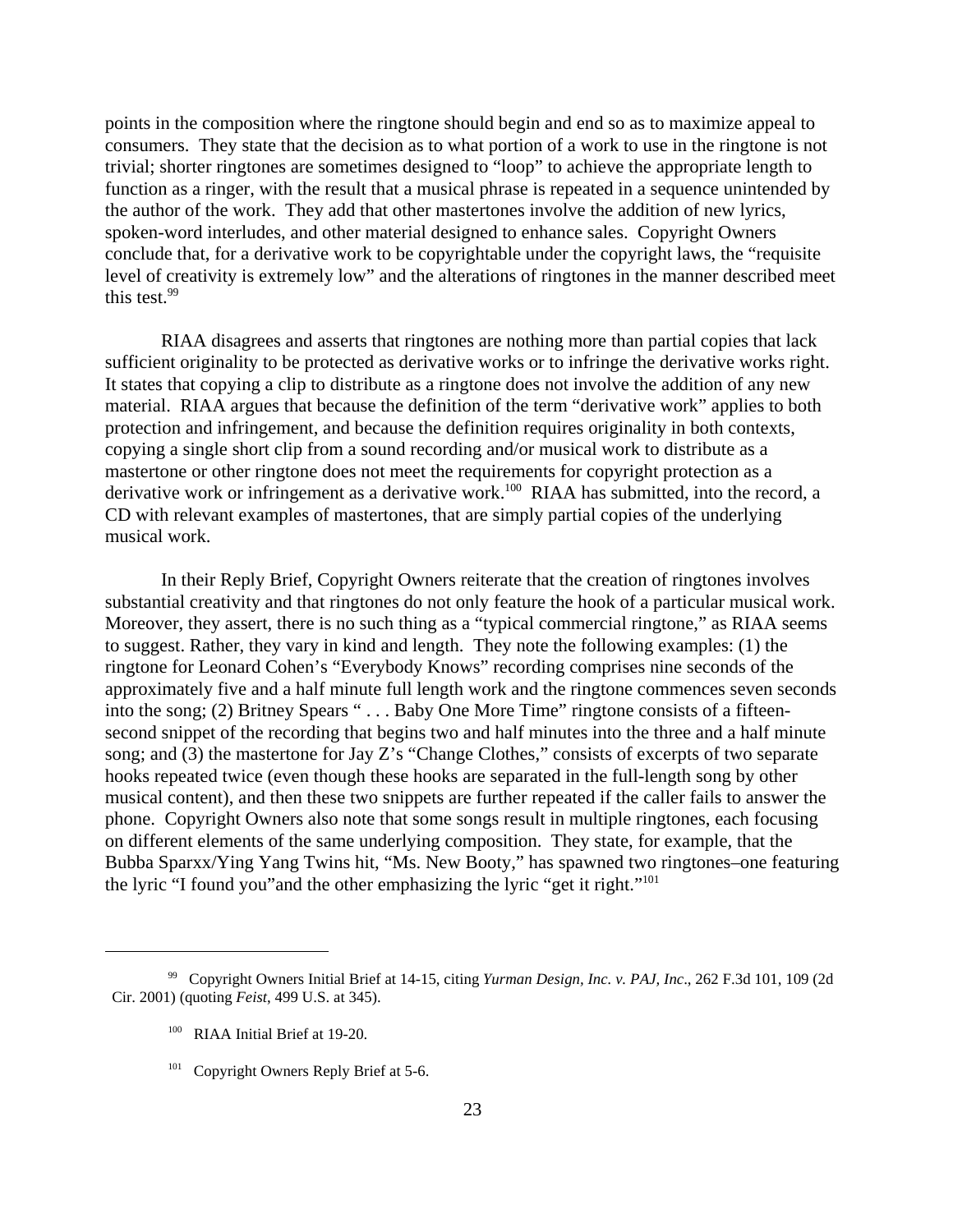They also assert that other ringtones include new content not present in the underlying work. Copyright Owners note, for example, that the Pussycat Dolls' mastertone derived from the best-selling song "Don't Cha" features the lyrics, "Don't cha wish your girlfriend was hot like me. Don't cha wish your girlfriend was a freak like me," which are part of, but not all of the lyrics of the song. This ringtone, which is eleven seconds, as compared to the four and a half minute full length work, also includes new material different from those of the underlying work: "Come on boy, don't cha wanna pick up? We're ready for ya." These additional words are spoken, not sung, and are not accompanied by music. Likewise, Copyright Owners note that in Beyonce's mastertone "Let Me Cater 2 You," the ringtone contains a portion of the song, with an extra line added at the end: "What's up, this is Beyonce from Destiny's Child and this call is for you." Again, the additional words are spoken, unaccompanied by music. Copyright Owners have submitted a CD, included in the record, that contains many more examples of ringtones that they assert support their case.

Analysis. The ringtone samples provided by the parties are instructive. The record evidence demonstrates that not all ringtones are the same. While we need not decide whether all of the ringtones presented to us are within the scope of Section 115, we observe that some undoubtedly are not. For example, the 16 second mastertone, *Grind With Me*, by performing artist, Pretty Rickey, was created solely for ringtone use and the lyrics used therein are not found in the 4:02 minute full length version of the work. This ringtone is likely copyrightable as a derivative work because it is original and demonstrates a "creative spark." In any event, there are likely to be many ringtones, such as the mastertone that uses a portion of Otis Redding's classic "*Sittin' On the Dock of the Bay*," that simply copy a portion of the underlying musical work and cannot be considered derivative works because such excerpts do not contain any originality and are created with rote editing. There are also ringtones that contain a portion of the full length musical work and additional spoken material such as the Pussycat Dolls example, above. The determination of whether such a ringtone, or one that includes the addition of some new lyrics, results in a copyrightable derivative work is a mixed question of fact and law that is beyond the scope of this proceeding.

In sum, there is a broad spectrum of ringtones, and whether one would be considered a derivative work depends upon the nature of the ringtone. At one end of the spectrum are those ringtones that are simple excerpts of larger musical works. This type of ringtone is not a derivative work. At the other end of the spectrum are ringtones that contain additional original authorship. These would be considered derivative works if there was a sufficient amount of creative authorship in the new material. In between are ringtones that may include some new material (spoken words or music) in addition to the excerpt. Those ringtones cannot be properly analyzed in a factual vacuum and their status as derivative works need not be determined in this proceeding, but are more appropriately determined on a case-by-case basis by the courts.

## **VI. The "Arrangement Privilege"**

Section 115(a)(2) of the Copyright Act states that the "compulsory license includes the privilege of making a musical arrangement of the work to the extent necessary to conform it to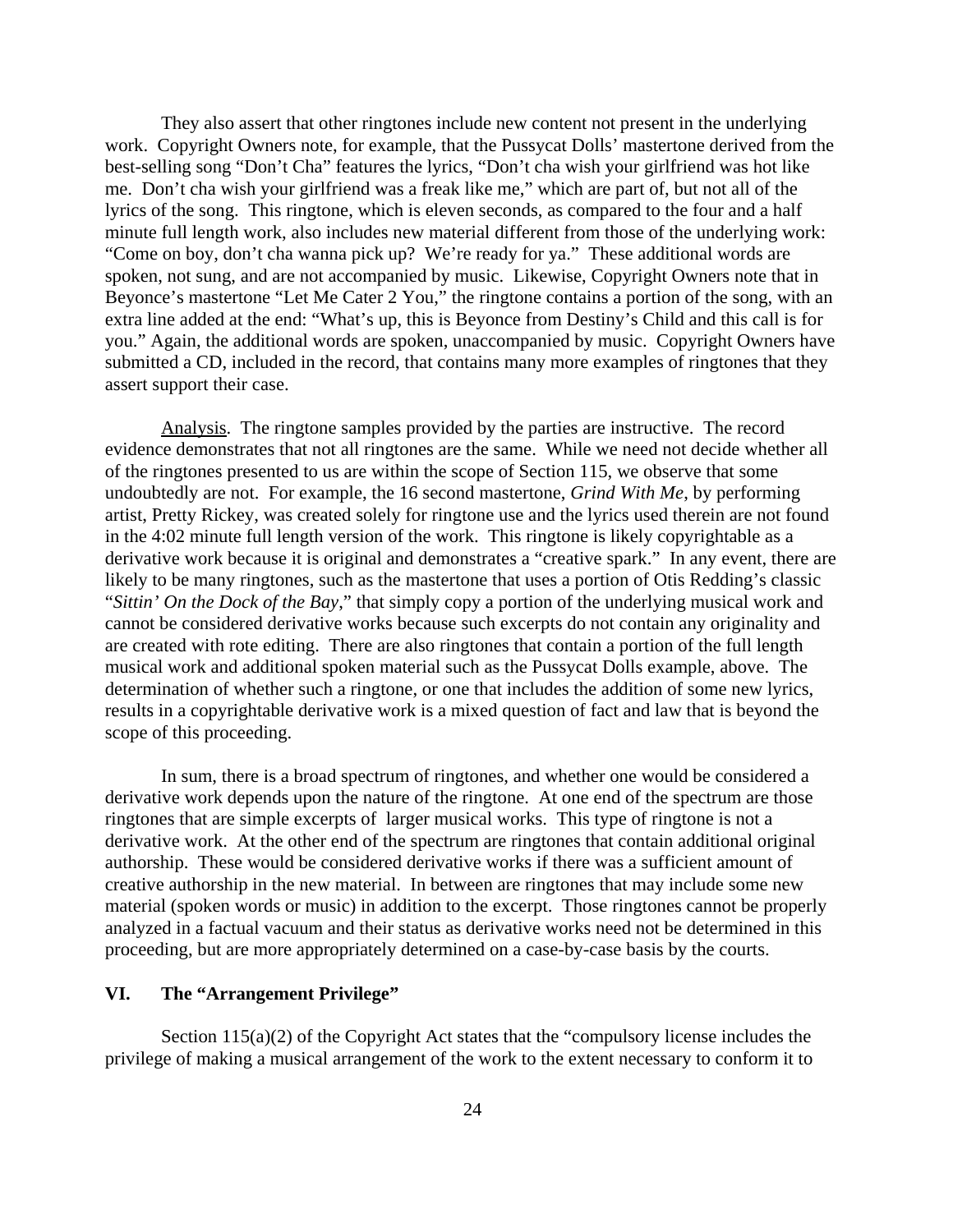the style or manner of interpretation of the performance involved, but the *arrangement* shall not change the *basic melody* or *fundamental character of the work*, and shall not be subject to protection as a derivative work under this title, except with express consent of the copyright owner."102 (Emphasis added) According to the Act's legislative history, the purpose of the limitations in Section 115(a)(2) was to prevent the musical composition from being "perverted, distorted, or travestied."<sup>103</sup>

*Arrangements.* RIAA argues that ringtones are authorized by the arrangement privilege set forth in Section 115. RIAA argues that even if the Register were to determine that the creation of mastertones or other ringtones necessarily involves preparation of a derivative work, Congress specifically authorized the creation of certain derivative works under the express terms of the Copyright Act. RIAA asserts that creating arrangements by changing the length of musical works has been an accepted part of industry practice since before creation of the mechanical license. It states that shortening a musical work is necessary to conform the song to the style or manner of the performance involved because ringtones necessitate brevity.<sup>104</sup>

Copyright Owners take issue with RIAA's stance. They state that RIAA's argument rests on a false premise–that changing the length of a musical work necessarily results in an arrangement. They assert that arrangements are adaptations of whole works and involve changes to the style and interpretation of the underlying work. They conclude that a portion of a musical work for inclusion in a ringtone is not an arrangement of the underlying work.<sup>105</sup>

Copyright Owners strongly assert that a ringtone is not a musical arrangement as that term is understood in the music business. They state that it is well settled in the music industry that arrangements, intended to permit alterations solely in interpretation and style, are adaptions of entire works.<sup>106</sup> They note that an arrangement, as defined by the American Federation of Musicians, is "the art of preparing and adapting an already written composition for presentation in other than its original form. An arrangement may include reharmonization, paraphrasing, and/or

 $102$  17 U.S.C. § 115(a)(2).

<sup>103</sup> H. R. Rep. 94-1476 at 62 (1976) ("The second clause of subsection (a) is intended to recognize the practical need for a limited privilege to make arrangements of music being used under a compulsory license, but without allowing the music to be perverted, distorted, or travestied. Clause (2) permits arrangements of a work "to the extent necessary to conform it to the style or manner of interpretation of the performance involved," so long as it does not "change the basic melody or fundamental character of the work." The provision also prohibits the compulsory licensee from claiming an independent copyright in his arrangement as a "derivative work" without the express consent of the copyright owner."); *see also*, *Nimmer on Copyright* § 8.04[F] (noting in reference to Section 115(a)(2) that "Such respect for the integrity of a musical composition evinces Congressional regard for the moral rights of composers [.]").

- 104 RIAA Initial Brief at 23-25.
- <sup>105</sup> Copyright Owners Reply Brief at 12.
- 106 *Id.* at 3.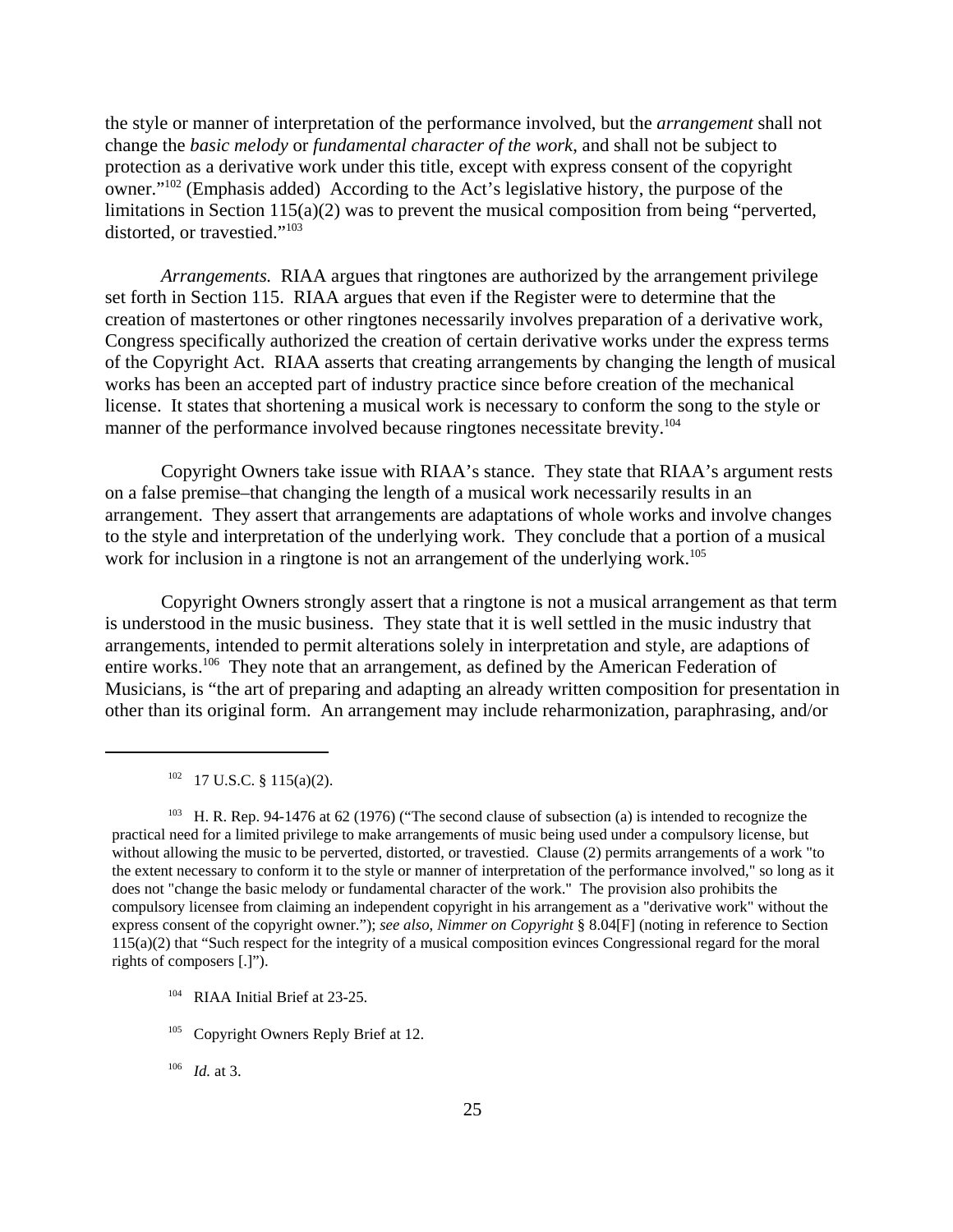development of a composition, so that it fully represents the melodic, harmonic, and rhythmic structure." $107$  They assert that, by definition, there cannot be a ten-second arrangement of a three minute composition and a ringtone is no more of an arrangement of a song than the selection of four notes out of all the others is an arrangement of a song.<sup>108</sup>

RIAA asserts that the definitions of "arrangement" that Copyright Owners provide are unconvincing. It states that the only definition that even remotely suggests that an arrangement must always embody the full work and never a partial copy of that work is the definition from answers.com, but even that definition is not particularly instructive.109 RIAA also argues that there is nothing in the Copyright Act, its legislative history, or the common usage of these terms to suggest that, by employing the phrase "musical arrangements" in either Section 101 or Section 115(a)(2), Congress was distinguishing between "musical arrangements" as a class and musical arrangements that happen to shorten versions of the underlying work. RIAA asserts that there are innumerable arrangements of a particular work and a shorter version of such a work is still referred to as an arrangement.<sup>110</sup>

*Analysis*. For purposes of our discussion here, "arrangement" pertains to the musical aspect of the work, and not to changes in lyrics. Even so, defining the parameters of Section  $115(a)(2)$  is difficult because there is no precedent and there is no common ground among the parties regarding the appropriate definition of "arrangement"for Section 115 purposes. Here, the parties have used various dictionaries and web sites to support their definitional argument, but there is no consensus on what sources are valid and reliable. While Copyright Owners' definition is appropriate to use in this context, we believe that the definition found in the *New Encyclopedia of Music and Musicians* ("NEMM") is as reliable, if not more comprehensive.<sup>111</sup> NEMM defines

<sup>&</sup>lt;sup>107</sup> Copyright Owners Initial Brief at 16, citing http://www.answers.com/topic/arrangement. They also cite the Oxford English Dictionary (an arrangement is "[t]he adaptation of a composition for voices or instrument for which it was not originally written.") and the Cambridge Advanced Learner's Dictionary (an arrangement is "[a] piece of music that has been changed so that it can be played in a different way, especially by a different instrument").

<sup>108</sup> *Id.* at 15-16.

<sup>&</sup>lt;sup>109</sup> RIAA Reply Brief at 15, and n. 11, citing www.answers.com/topic/arrangement (stating that an arrangement "fully represents the melodic, harmonic, and rhythmic structure" of the work," but also stating that an arrangement "may specify or vary some or all of . . . [the] sequence, including the order and number of repeats of sections such as verses and choruses. . .introduction, coda, modulations, and other variations."

<sup>110</sup> *Id.* at 16.

<sup>&</sup>lt;sup>111</sup> We note that when examining musical works for the purpose of copyright registration, the Performing Arts Section of the Copyright Office defines "arrangement" as "harmony added to an existing melody, or a transcription, such as a band arrangement of a piano piece." Copyright Office examiners also rely on the definition of "arrangement" in Section 408.01 of Compendium II of Copyright Office Practices which states that: "A musical arrangement is a work that results from the addition of new harmony to a preexisting work. The standard of originality for arrangements takes into consideration the fact that a melody carries with it a certain amount of implied (continued...)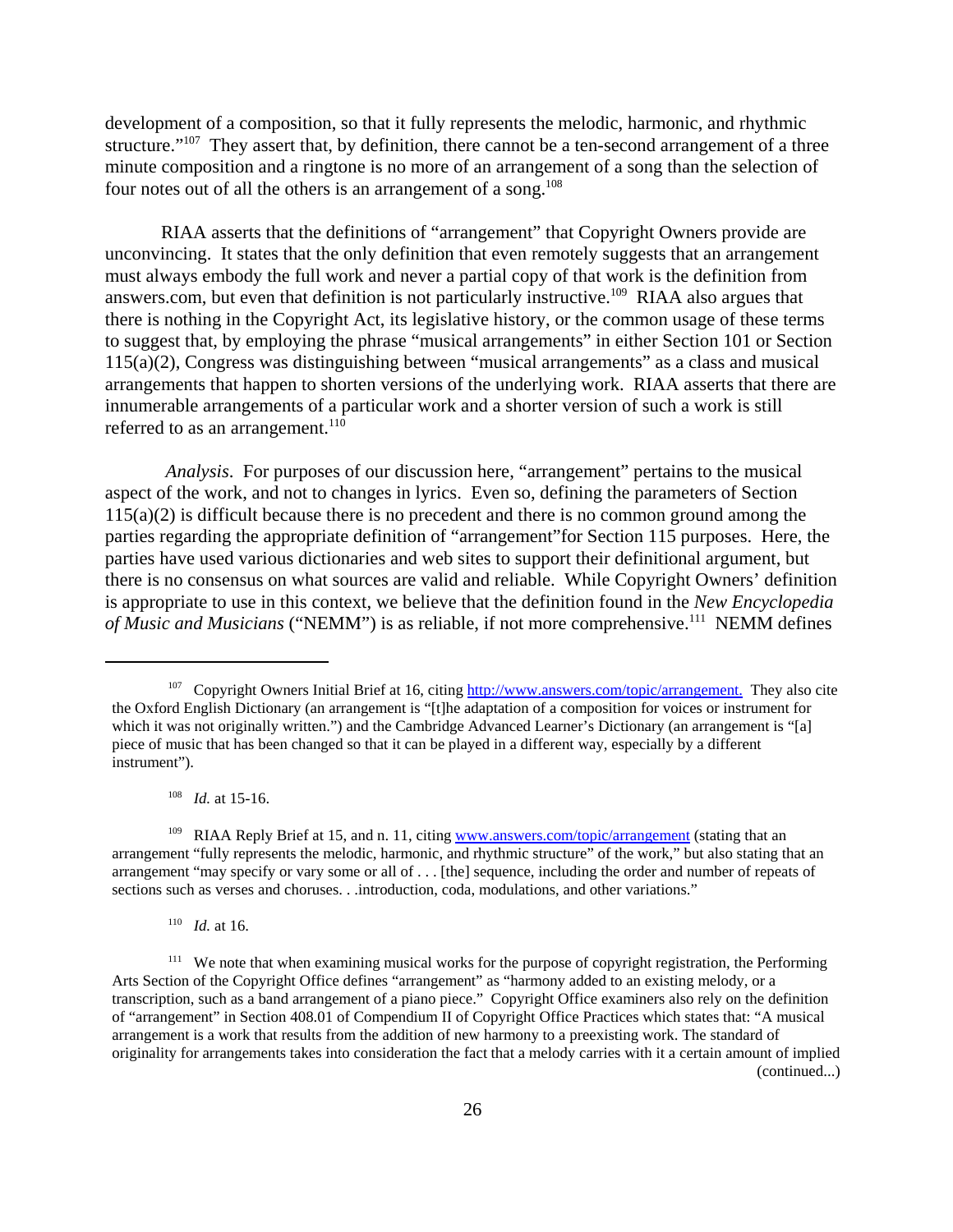an arrangement as "The process or result of readjusting a work for performance by different artistic means from that originally intended. Also, a relatively close or literal rendering of the substance and form of a work with only those modifications demanded by the limitations or peculiarities of the medium in view."112 We can make three general observations based on the definitions and the law. First, the user's right to make a melodic arrangement should be limited so that the basic character of the musical work is preserved.<sup>113</sup> Second, a mastertone that merely shortens the full length work to conform it to the physical limitations of the cellphone does not affect the musical work's arrangement. Finally, a ringtone that makes minor changes to lyrics of the underlying musical work generally does not affect its arrangement.<sup>114</sup> There may be other ringtones that are substantially different from the underlying musical work, but whether such changes impinge upon the arrangement of the work is a factual question, which goes beyond the scope of this proceeding.

Copyright Owners assert that ringtones are actually abridgements, not arrangements, of a musical work, and therefore they fall outside the Section 115 license.<sup>115</sup> While Copyright Owners do not fully state what constitutes an abridgement for the purposes of Section 115(a)(2), RIAA takes issue with this conclusion and cites a litany of definitions, references, and examples to support its case<sup>116</sup>. In this context, and without adequate explanation from the Copyright Owners, we surmise that the gist of their argument is that a ringtone abridges a full length musical work, and as such, should be considered a derivative work. If that is the case, we need not re-examine the matter as it is analyzed and discussed in detail in the derivative work section above. Our conclusion here is bolstered by the fact that the term abridgement does not appear in Section 115(a)(2), but it does appear in the definition of derivative works in Section 101 of the Copyright Act.

*Fundamental Character of the Work*. Copyright Owners state that even assuming, for argument's sake, that ringtones qualify as musical arrangements, Section 115 is inapplicable

 $111$  (...continued)

112 *See* Waldo Selden Pratt, *The New Encyclopedia of Music and Musicians*, Macmillan (1929).

113 *See* Preliminary Draft for Revised U.S. Copyright Law and Discussion and Comments on the Draft. House Comm. on the Judiciary,  $88<sup>th</sup>$  Cong., Copyright Revision Part 3, at 444 (1964).

114 *See Shapiro, Bernstein & Co., Inc. v. Jerry Vogel Music Co., Inc.* (S.D.N.Y. 1947) (holding that a new version of copyrighted song "Melancholy" under the title "My Melancholy Baby" with an additional chorus in march time, but using identical lyrics except for a slight variation in the base of the accompaniment, did not constitute a copyrightable new work).

<sup>115</sup> Copyright Owners Initial Brief at n. 6.

harmony." Compendium II of Copyright Office Practices, § 408.07 (1984).

<sup>&</sup>lt;sup>116</sup> RIAA Reply Brief at 15. For example, referring to Cambridge Advanced Learner's Dictionary, RIAA states that an abridgment is "to make a book, play or piece of writing shorter by removing details and unimportant information."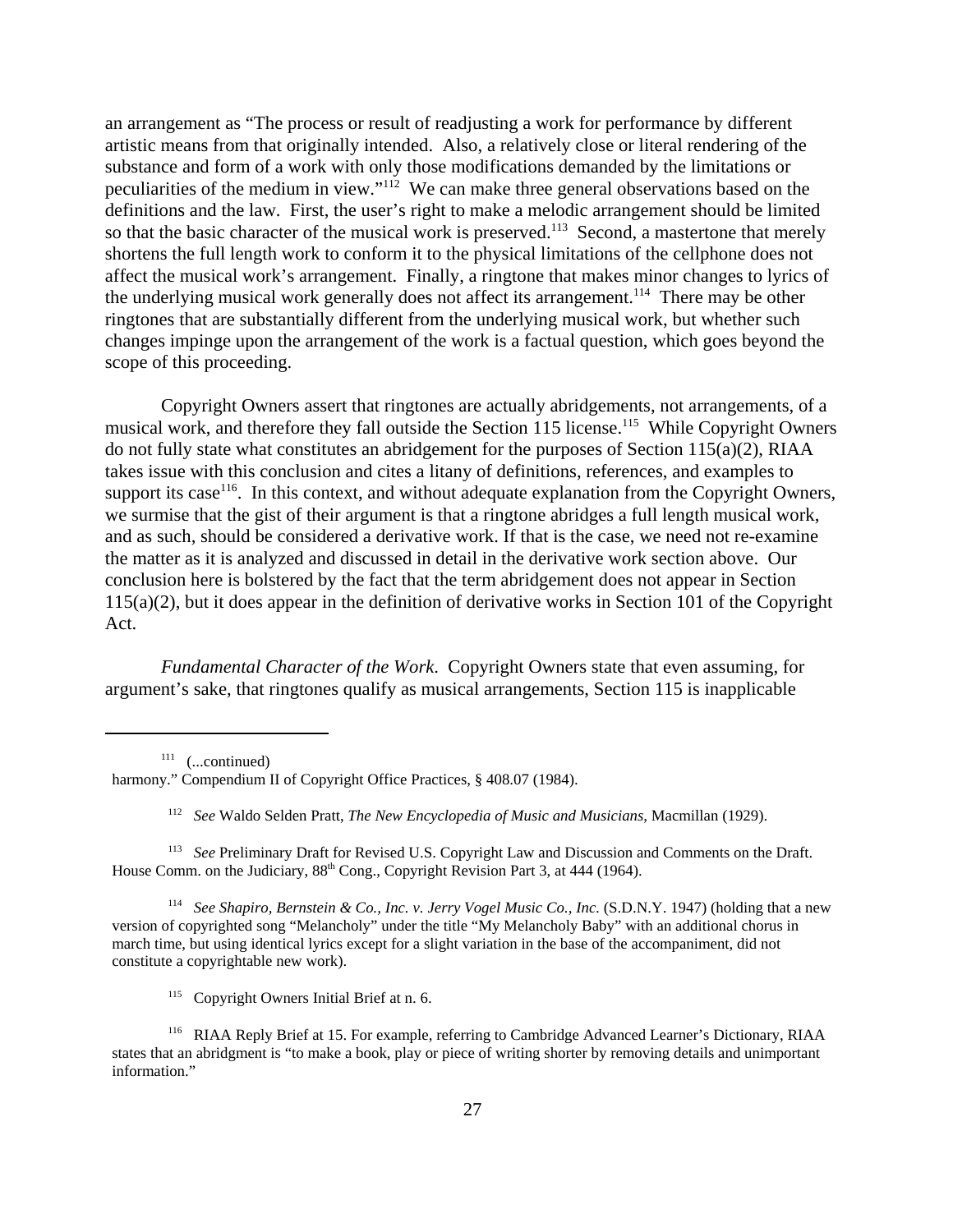because the basic melody and fundamental character of the underlying work has been changed. They assert that ringtones delete large portions of the underlying works including much of the melody, verses, bridges, codas, and instrumental interludes. They conclude that the reduction of a work to a short refrain excludes all of the other elements that make up the overall character of the work. $117$ 

Copyright Owners assert that ringtones change the character of the underlying work in other ways as well. They assert that ringtones transform artistic works into utilitarian substitutes for the ring of the telephone; the character of a musical work fundamentally changes when the "original artistic vision expressed by the work in the form of a full-length song is superseded by a new purpose of serving as a thirty second mobile phone ringer." Copyright Owners argue that the use of a musical work as a ringtone departs from the integrity of the original composition, "a result that Congress properly avoided" by excluding such uses from the Section 115 scheme.<sup>118</sup>

RIAA asserts that typical commercial ringtones do not change the basic melody of a musical work; to the contrary, ringtones by their very nature seek to accurately reproduce the basic melody with little or no alteration. RIAA asserts that the limitations in Section 115(a)(2) to prevent changes to the "basic melody and fundamental character of the work" were added specifically to address the objections of the copyright owners that the arrangement privilege would otherwise allow "radical alterations" to the "material detriment of the work."119 RIAA states that in the case of mastertones, the melody is exactly the same as in the commercial sound recording release and distributing a clip does not radically alter, pervert, distort, or travesty the musical work in contravention of Congressional intent. RIAA asserts that since Copyright Owners frequently license large parts of their catalogs for use as ringtones, that use cannot be said to be to the material detriment of the work.<sup>120</sup> RIAA concludes that creating a partial copy of the work does not constitute a radical alteration, and if it did, mastertones would not be commercially successful.

Analysis. Before discussing the "fundamental character" issue, we must note that the arrangement privilege does not represent the outer limit of what other kinds of changes (apart from what is conventionally understood as an arrangement) may be made to a musical work within the scope of the Section 115 statutory license. In this sense, an analysis of the arrangement privilege as it applies to mastertones is irrelevant except to the extent that some of these types of ringtones may actually tinker with the style and interpretation of the underlying work. Mastertones are taken from commercially released sound recordings which may involve arrangements, but for purposes of this proceeding, we assume that the commercially released

118 *Id.* at 17.

<sup>&</sup>lt;sup>117</sup> Copyright Owners Initial Brief at 16-17.

<sup>119</sup> RIAA Reply Brief at 14, citing *Goldstein*, § 7.4.2, n. 7.

<sup>&</sup>lt;sup>120</sup> RIAA Initial Brief at 26.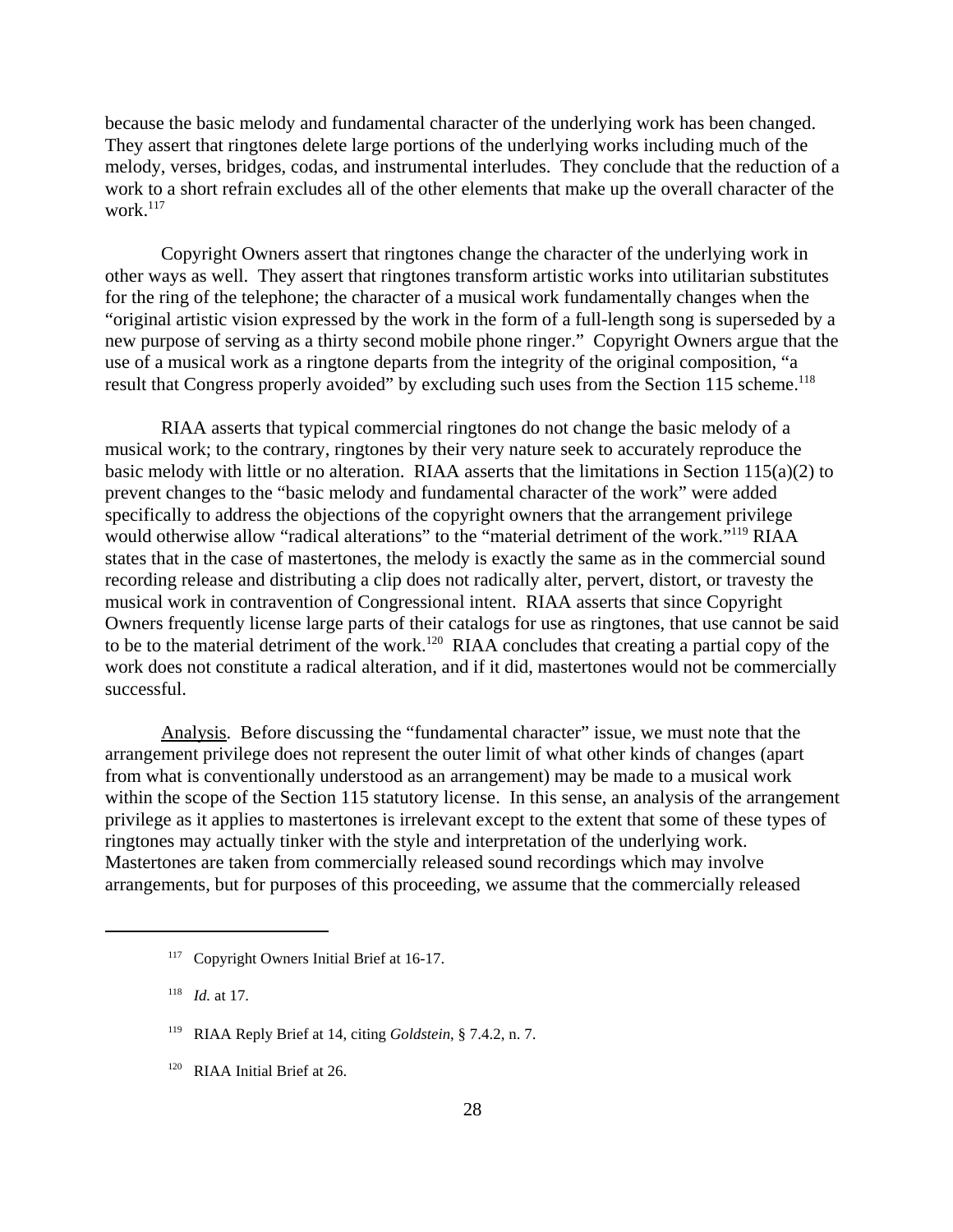sound recording was licensed (either by means of a voluntary license or the statutory license), and that the arrangement in the sound recording was within the scope of the license. In such cases, which we will assume to be the norm, the use of the same arrangement in the mastertone would not be in contravention of the limitations of Section 115(a)(2). Given this conclusion, we need not specifically address whether mastertones change the fundamental character of the work, but a statutory analysis is still necessary to determine the legal status of monophonic and polyphonic ringtones under Section 115.

As stated above, Section 115(a)(2) of the Copyright Act permits statutory licensees to make a musical arrangement of the work "to the extent necessary to conform it to the style or manner of interpretation of the performance involved," but the arrangement shall not "change the basic melody or fundamental character of the work."<sup>121</sup> The Act's legislative history states that the provision was enacted to prevent the music from being "perverted, distorted, or travestied."<sup>122</sup> The language of the statute was meant to avoid the desecration of the underlying musical work.<sup>123</sup> Under the statute, it is reasonable to conclude that a portion of a pre-existing musical work truncated to ringtone length does not change the basic melody and fundamental character of the work. Certainly, this conclusion applies to mastertones, and it would almost always apply to monophonic or polyphonic ringtones that preserve the basic melody of the underlying musical work. As such, we cannot conclude that the musical work customized for ringtone purposes has been perverted, distorted, or travestied, as those terms are commonly defined, as no changes have been made to the melody of the original work.<sup>124</sup> In sum, we do not believe, as Copyright Owners argue, that the reduction of a work to a short excerpt fundamentally changes the overall character of the work or impugns the integrity of the work.

In the absence of a case directly addressing the scope of Section  $115(a)(2)$ , it is useful to examine precedent involving the derivative work rights in a musical composition. For example,

<sup>123</sup> *See* Preliminary Draft for Revised U.S. Copyright Law and Discussion and Comments on the Draft. House Comm. on the Judiciary,  $88^{th}$  Cong., Copyright Law Revision Part 3, at 444 (1964) (noting the concern of composers: "We have had numerous instances where a record manufacturer has taken a sacred or serious composition and without authority changed it into a Rock and Roll or jazz arrangement in such a manner as to constitute a desecration. We have also had instances of unauthorized adaptations which are beyond the limits of reason and good taste; the writing and recording of lyrics to instrumental compositions; the making and recording of burlesque versions and the recording of salacious versions.").

 $124$  The legislative history notes that the statutory licensee should have some latitude, but not complete freedom, to alter the character of the work. *See Further Discussions and Comments on the Preliminary Draft for Revised U.S. Copyright Law.* House Comm. on the Judiciary,  $88<sup>th</sup>$  Cong., Copyright Law Revision Part 4, at 430 (Comm. Print 1964).

 $121$  17 U.S.C. § 115(a)(2).

<sup>122</sup> *See* H. R. Rep. No. 94-1476, at 109 (1976). Congress did not define the terms "perverted," "distorted," or "travestied." However, the America Heritage Dictionary defines "perverted" as "Deviating from what is considered right and correct." It defines "distorted" as "to give a false or misleading account of." And, it defines "travestied" as "An exaggerated or grotesque imitation, such as a parody of a literary work." *See* http://dictionary.reference.com for these definitions.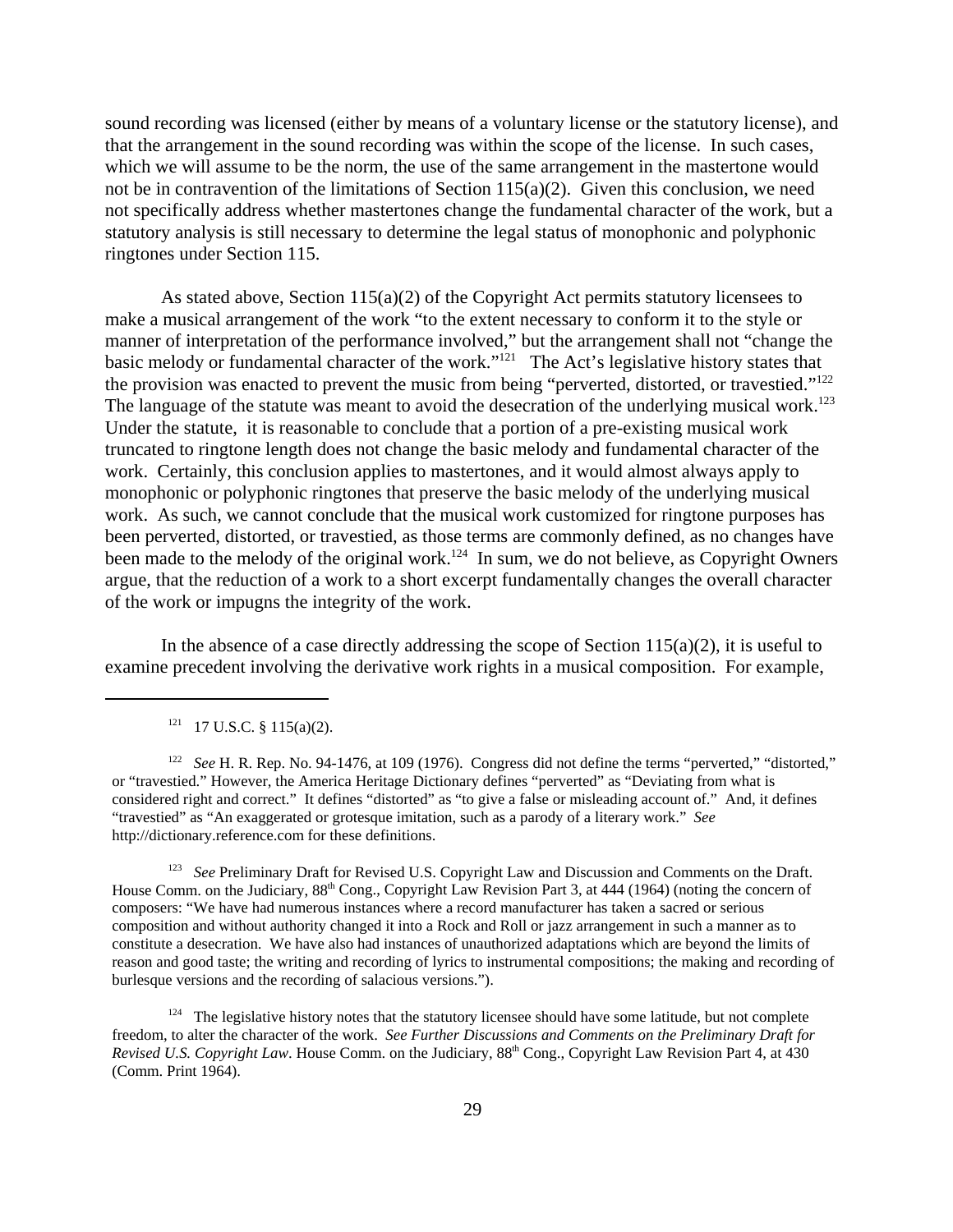in *Woods v. Bourne*, the Second Circuit discussed the factors upon which a derivative musical work may be considered an original work for copyrightability purposes:

"something of substance added making the piece to some extent a new work with the old song embedded in it but from which the new has developed. It is not merely a stylized version of the original song where the major artist may take liberties with the lyrics or the tempo, the listener hearing basically the original tune. It is, in short, the addition of such new material as would entitle the creator to a copyright on the new material."125

Under *Woods*, a typical monophonic or a polyphonic ringtone would be considered a mere "stylized version" of the original musical work with no changes to the melody, but perhaps some changes to the tempo. In such cases, an electronic synthesizer may generate a monophonic or polyphonic adaptation of the underlying musical work for play on a cellphone, and the ringtone may have been conformed to fit within the parameters of its intended use. However, where the ringtone has added non-trivial "new material," such that it would be considered a derivative work, the Section 115 license may not be available because the ringtone was not changed simply to conform it for use in a cellphone.<sup>126</sup>

### **VII. Private Use**

Section 115 states that "a person may obtain a compulsory license only if his or her primary purpose in making phonorecords is to distribute them to the public for private use including by means of a digital phonorecord delivery."<sup>127</sup> According to the Act's legislative history, the "private use" limitation was added to Section 115 to clarify that manufacturers of

<sup>125</sup> *Woods*, 60 F.3d at 991 (quoting *Woods v. Bourne Co.*, 841 F. Supp. 118, 121 (S.D.N.Y. 1994)). In *Woods*, the District Court decided the novel issue of whether any musical additions or variations to the preexisting melody and lyrics of a song resulted in a derivative work that was entitled to copyright protection. In order to qualify as a derivative musical work, the court found that "there must be present more than mere cocktail pianist variations of the piece that are standard fare in the music trade by any competent musician. . . . [There must be] something of substance added making the piece to some extent a new work with the old song embedded in it but from which the new has developed. . . . It is, in short, the addition of such new materials as would entitle the creator to a copyright in the new material." *See Agee v. Paramount Commc'ns, Inc*, 853 F. Supp. 778, 788 (S.D.N.Y. 1994), *aff'd in part, rev'd in part on other grounds*, 59 F.3d 17 (2d Cir. 1995); *see also*, *Shapiro, Bernstein & Co. v. Jerry Vogel Music Co.*, 73 F. Supp. 165, 167 (S.D.N.Y. 1947) (finding changes in the rhythm and accompaniment, without changes in the tune or lyrics, were not protectable as a derivative work).

<sup>126</sup> *See Gilliam v. American Broadcasting Comp., Inc.*, 583 F. 2d 14, 20-21 (2d Cir. 1976) (holding that a licensee infringes a copyright where it publishes the protected work after making extensive, unauthorized changes which impair the integrity of the original work).

 $127$  17 U.S.C. § 115(a)(1).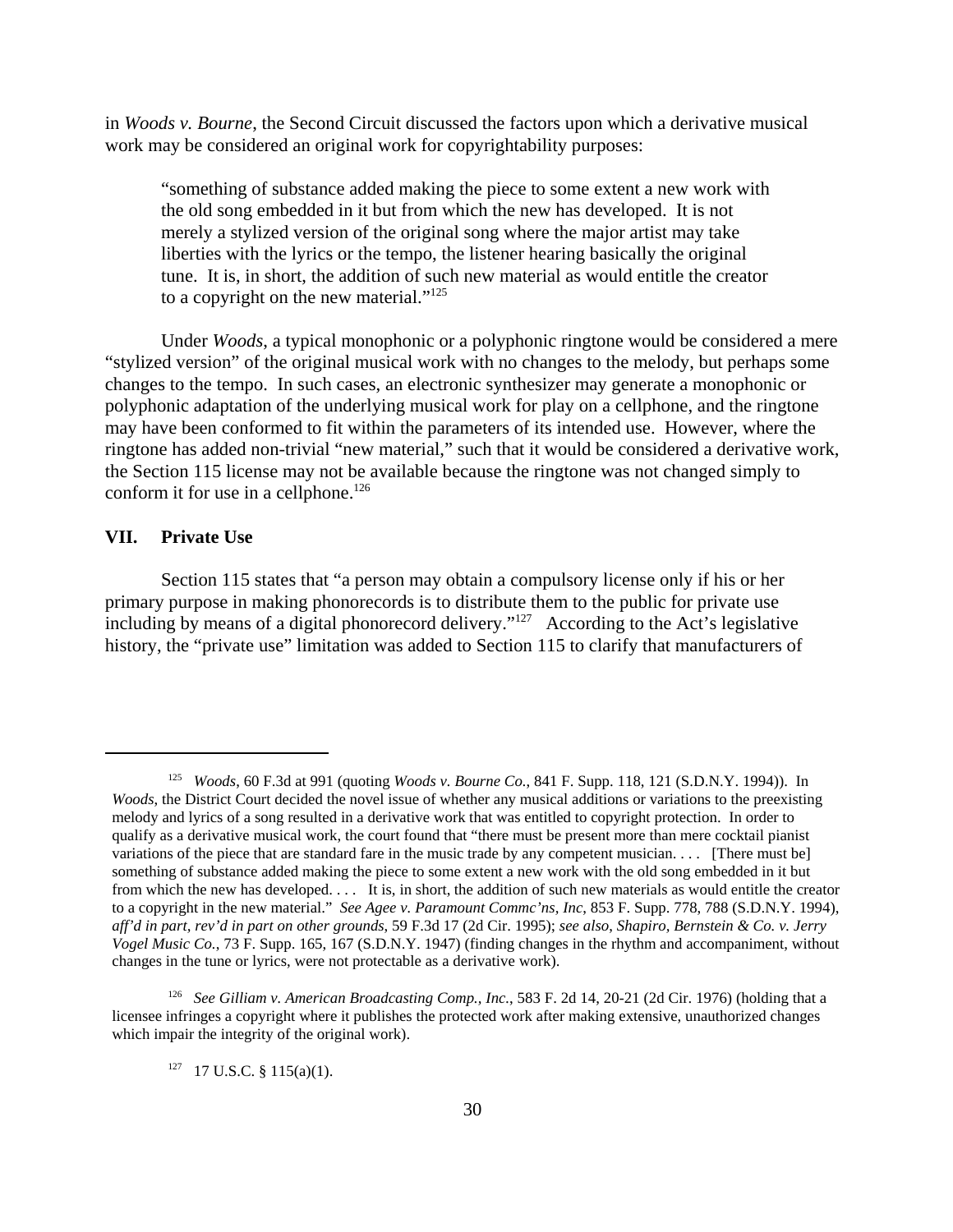specialty recordings for use in jukeboxes and business music services could not rely on the mechanical license in their use of musical works.<sup>128</sup>

Copyright Owners assert that ringtones fail to satisfy Section 115's requirement that the phonorecords be distributed for private use. They argue that the "private use" limitation contemplated by Congress includes only ordinary listening use for private enjoyment of music. To bolster their argument that a ringtone serves only public functions, Copyright Owners assert that a ringtone: (1) is no substitute for enjoyment of the full length musical work; (2) provides the notification functions of a phone ring; and (3) is marketed as a lifestyle accessory. They conclude that ringtones provide mobile phone users a means to publicly identify and express themselves to their friends, colleagues and the public at large.<sup>129</sup>

RIAA asserts that ringtones are distributed to individual consumers for private use. It states Copyright Owners' arguments ignore common sense, the relevant statutory language, and the legislative history of the Copyright Act. RIAA states that although ringtones do provide users a means to identify and express themselves, that is true for any phonorecord. RIAA asserts that all kinds of phonorecords distributed and sold to private customers are sometimes used in public, yet no one argues that such uses make the Section 115 license inapplicable. It argues that uses of CDs in public places, for example, do not make the Section 115 license unavailable to distributors for the simple reason that it is the primary purpose of the distributor, not the use by the consumer, that is relevant. According to RIAA, the phrase "private use" is not the opposite of "public performance," but means "personal" or "noncommercial use." RIAA asserts that ringtones satisfy the private use requirement because the primary purpose of the distributor is to distribute them to individual consumers for their own personal use and enjoyment, on those consumers' cell phones, in whatever manner the consumer sees fit, not to distribute them for commercial use such as public broadcasting, in motion pictures, business music services or jukeboxes.<sup>130</sup>

<sup>128</sup> *See Supplementary Register's Report on the General Revision of the U.S. Copyright Law: 1965 Revision Bill*, House Comm. on the Judiciary, 89<sup>th</sup> Cong., Copyright Law Revision Part 6, at 55 (Comm. Print 1965) ("[T]he provision would not apply, for example, to reproduction in a motion picture sound track or recording primarily for use in broadcasts, wired music transmissions, or jukeboxes."). *See also* H. R. Rep. No. 94-1476, at 108 (1976) ("The second sentence of clause (1), which has been the subject of some debate, provides that 'a person may obtain a compulsory license only if his or her primary purpose in making phonorecords is to distribute them to the public for private use.'" This provision was criticized as being discriminatory against background music systems, since it would prevent a background music producer from making recordings without the express consent of the copyright owner; it was argued that this could put the producer at a great competitive disadvantage with performing rights societies, allow discrimination, and destroy or prevent entry of businesses. The committee concluded, however, that the purpose of the compulsory license does not extend to manufacturers of phonorecords that are intended primarily for commercial use, including not only broadcasters and jukebox operators but also background music services.").

<sup>&</sup>lt;sup>129</sup> Copyright Owners Initial Brief at 17-19, citing H.R. Rep. No. 90-83, at 68 (1967).

<sup>&</sup>lt;sup>130</sup> RIAA Reply Brief at 17.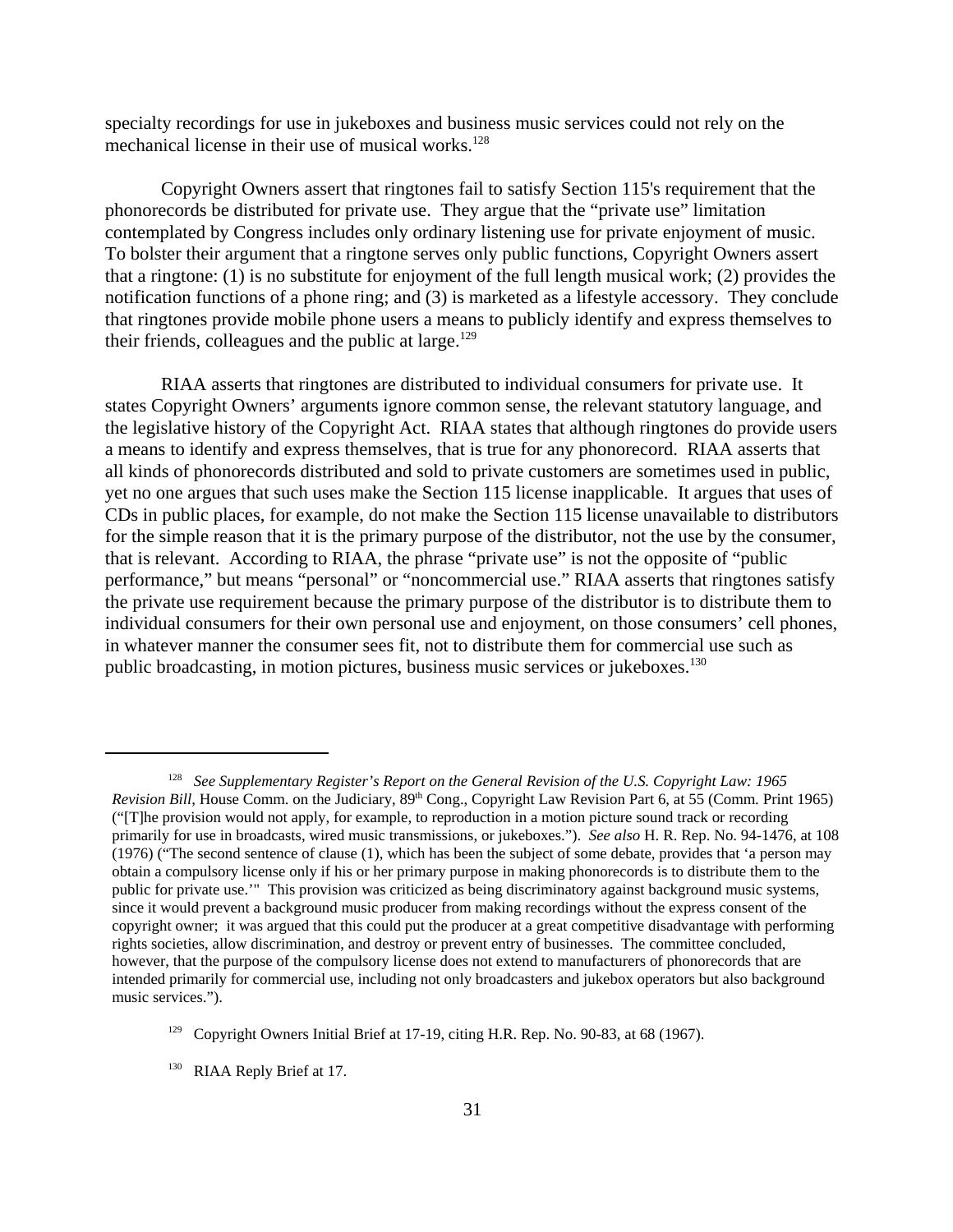Analysis. We believe that Copyright Owners' arguments are inconsistent with the law and ignore common uses of music by individuals. The controlling language here is "for private use." It is undisputed that the term is directed at individual consumers who use music for personal enjoyment. However, Copyright Owners seem to suggest that once an individual takes the music out of the home, the statutory provision becomes null and void.<sup>131</sup> This cannot be what Congress intended. Here, we note that traditional phonorecords are used in public (*e.g.*, in boom boxes in public parks, in a car stereo while the automobile is driving down the street, etc.), but that does not disqualify them from the statutory license by violating their primary purpose of being for private use. While it may be true that some mobile phone users purchase ringtones to identify themselves in public, this use most likely would not be considered a public use as Congress intended that term to be understood in the Section 115 context, and in any event, there is no basis to conclude that the *primary purpose* of the ringtone distributor is to distribute the ringtone for "public"use. The legislative history accompanying Section  $115(a)(1)$  does not contradict this conclusion. In fact, it clarifies that "the purpose of the compulsory license does not extend to manufacturers of phonorecords that are intended primarily for commercial use, including not only broadcasters and jukebox operators but also background music services."132 Section 115 does not, however, impose any limitations on the use of a phonorecord once it is purchased by the consumer. As such, Section  $115(a)(1)$  is not a bar to the inclusion of ringtones under the statutory license.

### **VIII. First Use**

The Section 115 license is available "[w]hen phonorecords of a nondramatic musical work have been distributed to the public in the United States under authority of the copyright owner." According to the Act's legislative history, once a musical work has been recorded and "distributed to the public," any person may obtain a compulsory license by complying with the provisions of Section 115.<sup>133</sup>

RIAA argues that a ringtone would be subject to statutory licensing after first use even if it were not otherwise covered by Section 115(a)(2). RIAA explains that even if certain musical works may be outside the scope of the statute in the first instance, Section 115 nonetheless would apply to the new musical work once that version was first distributed under the authority of the copyright owner. RIAA states that assuming for the sake of argument that a ringtone-length version of a musical work is a derivative work outside the scope of the Section 115 license, the

<sup>&</sup>lt;sup>131</sup> *See* Copyright Owners Initial Brief at 19 ("In sum, far from being used for private musical entertainment in one's home, ringtones provide mobile phone users a means to identify themselves to their friends, colleagues and the public at large.").

<sup>132</sup> *See* n.128, *supra.*

<sup>&</sup>lt;sup>133</sup> 17 U.S.C. § 115(a)(1). Mirroring the statutory language, the provision's legislative history states that the Section 115 license is "available to anyone as soon as 'phonorecords of a nondramatic musical work have been distributed to the public in the United States under the authority of the copyright owner.'" *See* H. R. Rep. No. 94- 1476 (1976).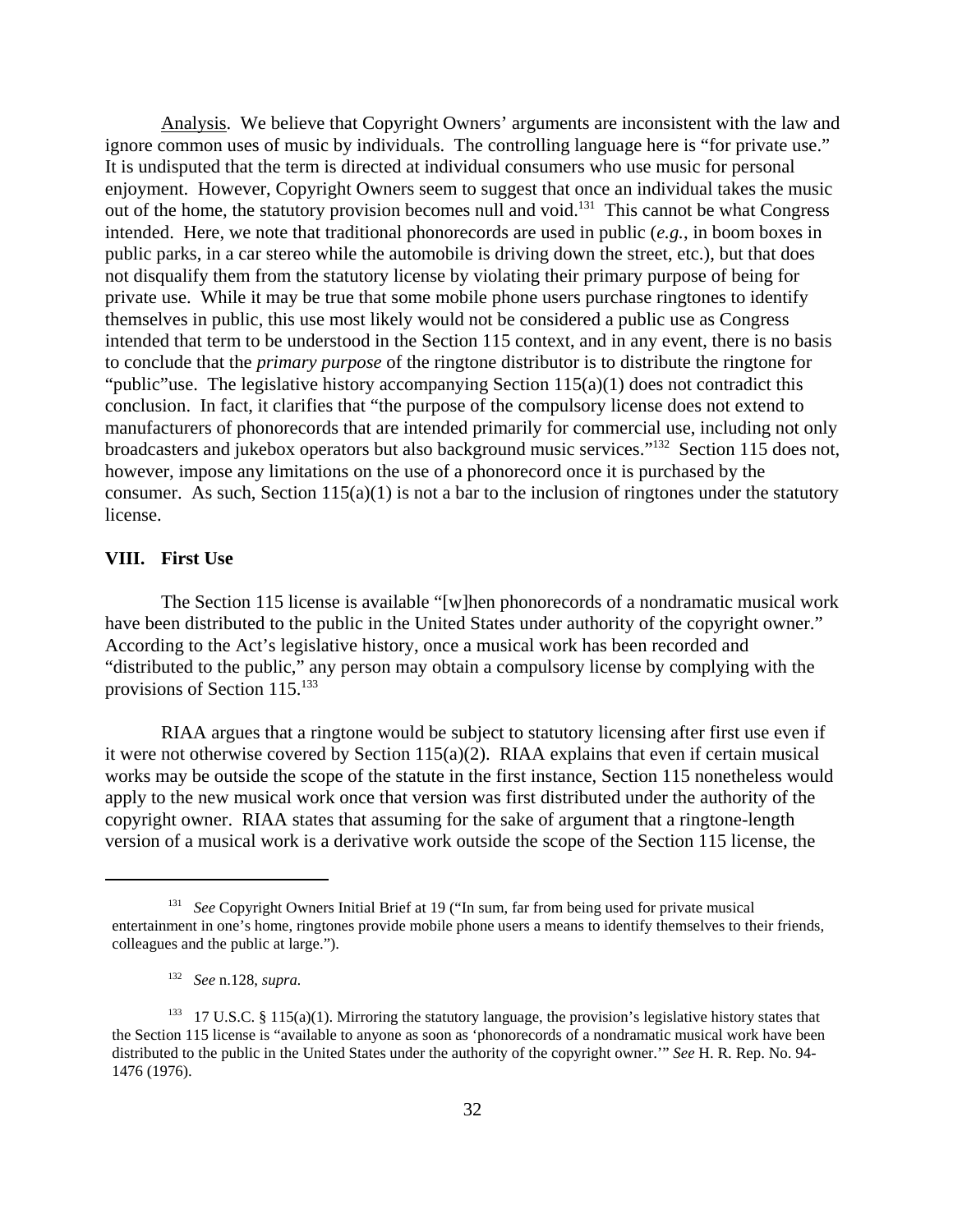music publisher would have the right to prevent distribution of that ringtone-length work. However, once the publisher allowed one record company or ringtone distributor to distribute phonorecords of that ringtone-length work, the ordinary operation of Section 115 would then allow any person to obtain a statutory license with respect to the "new"ringtone version in question. $134$ 

Copyright Owners disagree that ringtones are subject to Section 115 after the public distribution by the copyright owner. They state that RIAA's argument is "premised on the inaccurate assumption that Section 115 applies to every digital transmission of a copyrighted phonorecord." They reiterate that ringtones are not subject to Section 115 because they are not complete musical works as required by Section 115, and in any event, the license is narrow and does not apply to works that are not distributed for private use.<sup>135</sup>

Analysis. We find that RIAA's reading of the statute is a reasonable one. The issue arises only if a particular ringtone qualifies as a derivative work due to the presence of copyrightable derivative work authorship in the ringtone. If, as we expect will usually be the case, the ringtone is not a derivative work, there will be no reason to reach this issue; the ringtone will be within the scope of the Section 115 license for the reasons stated above. However, if a particular ringtone, released with the permission of the copyright owner of the underlying musical work, does constitute a derivative work, then once that derivative work has been distributed under the authority of the copyright owner, anyone else may, by complying with the formal requirements of Section 115, obtain a compulsory license to make and distribute copies of that derivative work.

## **IX. Conditions and Limitations**

As noted above, the Copyright Royalty Board asked the Register to address the legal conditions and/or limitations that would apply to ringtones if such works were found to DPDs under Section 115 of the Act.

RIAA asserts that the same conditions and limitations that apply to other phonorecords apply to ringtones. It posits that first use of the song under the authority of the copyright owner, notice, and payment of royalties, would be among the statutory conditions that would apply to the licensing of ringtones. $^{136}$ 

Copyright Owners assert that there is no need for any limitations or conditions on the licensing of ringtones under Section 115, as all ringtones are excluded from the reach of the statute as a matter of law. They note, however, that if the Register were to conclude that some ringtones are subject to statutory licensing, the appropriate scope of such licensing would involve

<sup>&</sup>lt;sup>134</sup> RIAA Initial Brief at 26-27.

<sup>&</sup>lt;sup>135</sup> Copyright Owners Reply Brief at 17-18.

<sup>136</sup> RIAA Reply Brief at 19, *citing* 17 U.S.C. §§ 115(a)(1), 115(b), and 115(c)(2).